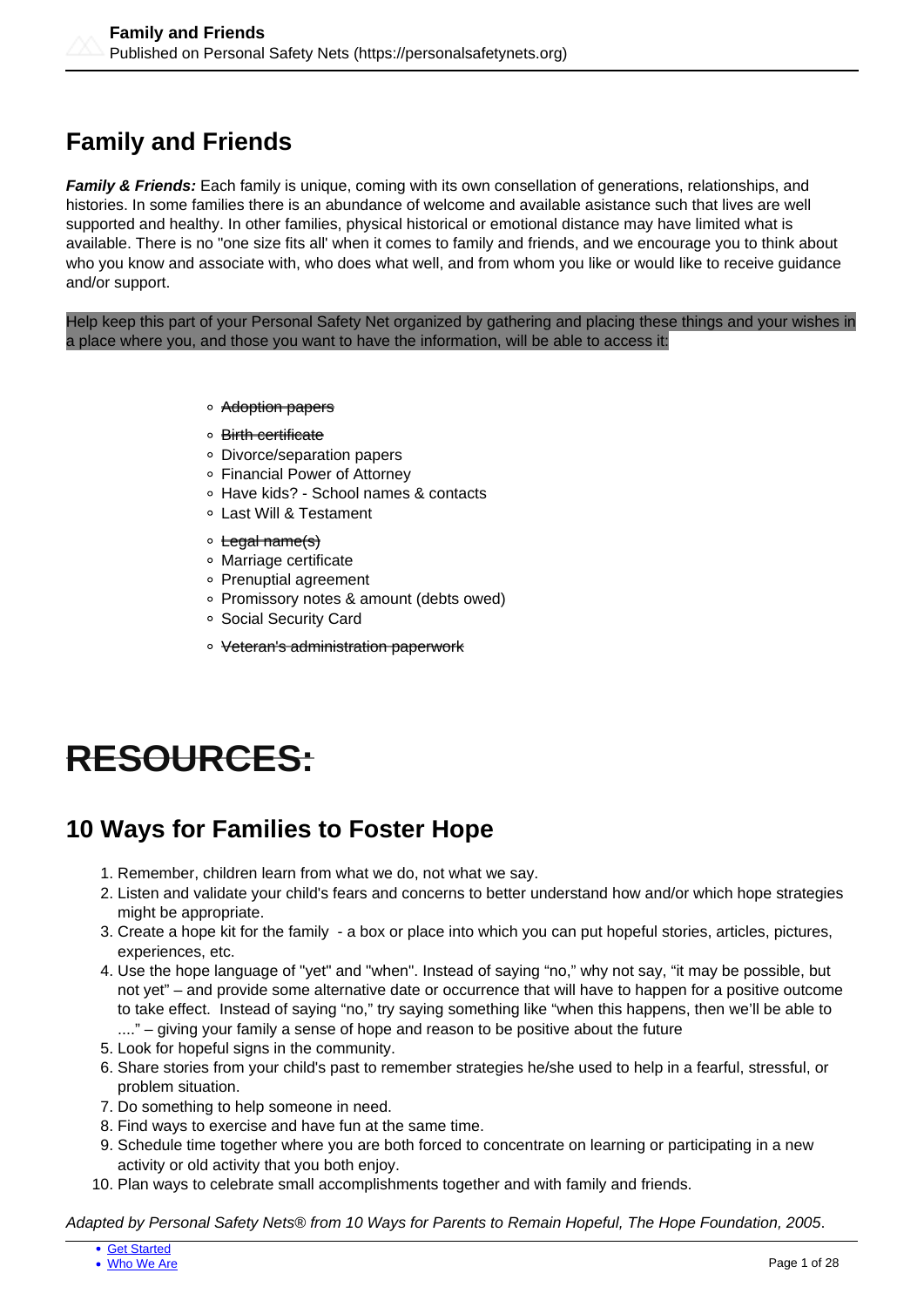### **A "Home Care" Quality Check List**



**[1]Here's a checklist for those of you considering, or making**

**a deecision about health care - go through the checklist and see if all of these are, or will be properly handled, or provided:** 

fates B5% VER GU LEfediver Yave sonredation prideved minutile additions and transport in the product of the<br>eligible to receive benefits, including 401k and continuing education stipends.

2. All caregivers have thorough background, license and reference checks within the 2. caregiving industry. Special checks of abuse or neglect findings are conducted through DSHS. All caregivers are insured and bonded.

3. All caregivers are licensed by the State Department of Health as Certified (CNA) or Registered (RNA) Nursing Assistants. Licenses have no action against them.

4. All caregivers must pass a written competency and skills test. All caregivers have professional training and experience providing personal care.

5. Caregivers are available who have experience and special training with memory impairment and or behavioral challenges.

6. All caregivers have current First Aid & CPR Certification and a current TB test.

7. Caregivers receive an orientation to each client's individual Plan of Care and any safety issues in the home prior to placement.

8. Free initial assessment performed in your home by a RN (Registered Nurse) or MSW (Master of Social Work) with no charge and no obligation. ?

9. A Plan of Care outlines tasks for the caregiver based on specific needs. It is written by an RN or MSW, with your review and approval as the final step before starting care.

10. Ongoing supervision of your caregivers will be performed by a RN or MSW. Supervisors review caregiver notes made at each shift. Supervisors make periodic visits to meet with you and observe your caregivers. Supervisors are available by phone 24/7. Your Plan of Care is updated as needed.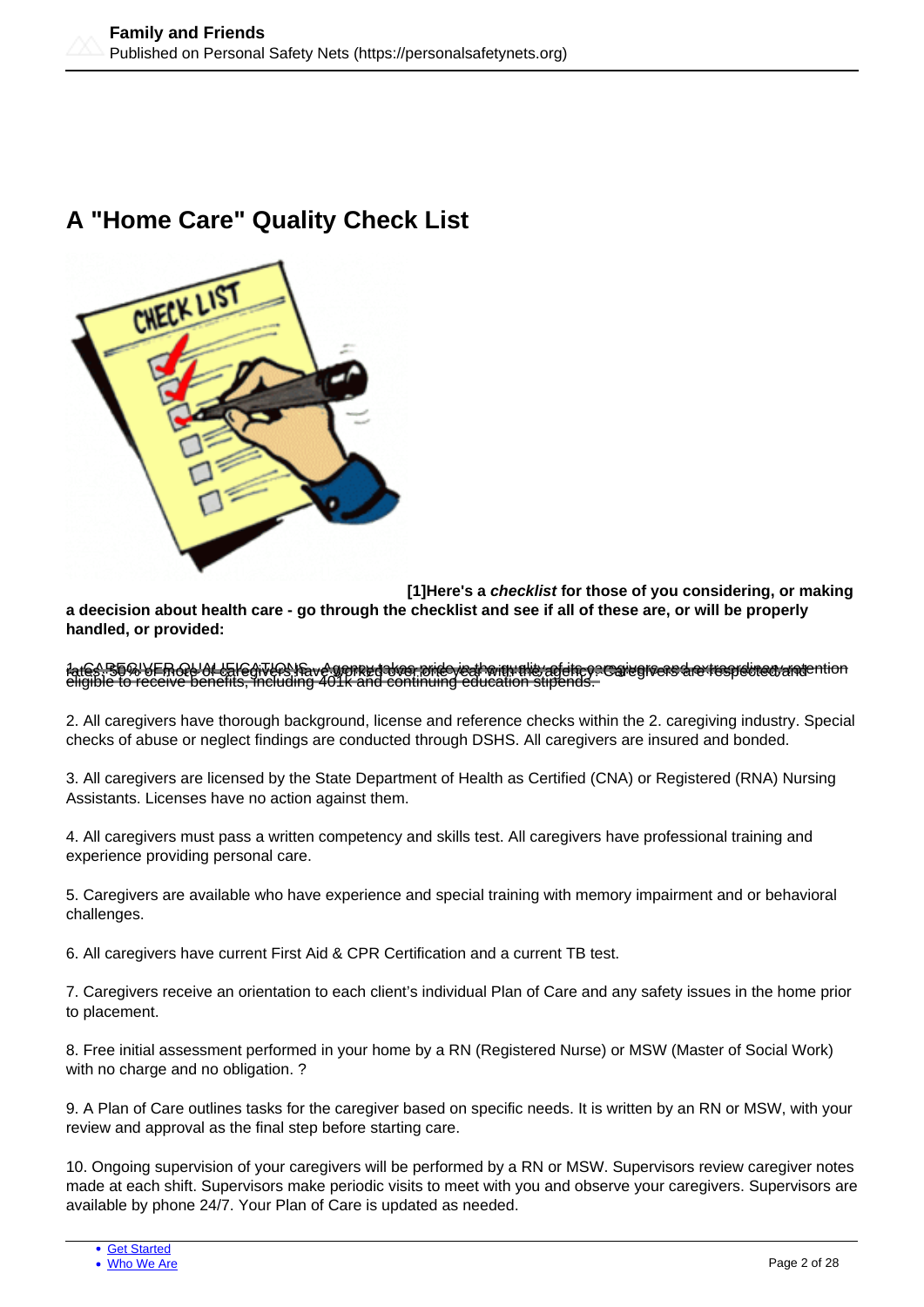11. Agency offers you and its caregivers direct contact with a Supervisor and RN 24 hours per day. You will not call a pager or an answering service.

12. Agency can and will respond to your needs 24 hours a day. Agency is able to begin your care within 8 hours of the first call in most cases.

13. Agency is the employer of its caregivers, not a broker whose responsibility ends when you pay a substantial fee. The agency is responsible for payroll, taxes and benefits. Agency is bonded and carries general and professional liability insurance. Agency provides qualified replacement when your regular caregiver is ill or on vacation.

14. Daily progress notes are left onsite for client, family and other caregivers.

15. Agency offers Nurse Delegation, this allows nursing assistants to provide many nursing services at a lower cost to you under RN supervision: medication administration, insulin injections, glucometer testing, colostomy care, etc.

16. Agency can handle skilled nursing tasks in your home when necessary. Agency has nurses (RN and LPN) on staff. Agency has a WA State Home Health License.

17. Agency can install genuine Phillips Lifeline Emergency Alarms to provide added client safety when a caregiver cannot be present.

18. Agency has a "telephone time card system" that allows me to see exactly when my caregivers arrived and left, and notifies the agency when my caregiver is late?

19. Professional Geriatric Care Managers, RN (Registered Nurse) or MSW (Master of Social Work) are employed by Agency, and conduct a thorough assessment of the client and their needs, provide recommendations to the client and family and serve as professional advocates for client care as requested. ?

20. Agency does Fall Risk Assessments with all clients and implements a nationally recognized fall prevention program at no additional cost.

21. Agency recognizes the risk of readmission upon discharge from a hospital, nursing home or other skilled setting and transition back to the community.

22. Caregiver reliability is guaranteed in writing.

23. Agency does not give or receive payment for referrals. Agency believes that referrals should be based on individual needs and preferences, and the quality of provider to deliver the services required as demonstrated over years of care.

24. Agency believes that care should be coordinated when different people and providers are involved. Agency will actively communicate with discharge planners, private caregivers, family members and other healthcare providers to avoid costly confusion, mistakes and duplication of effort.

25. Agency believes in continuity of care. It is structured to accommodate a full range of needs in the home. Agency can provide care on a limited basis as needed, and also has the capacity to provide more challenging care up to 24 hours/day, without asking you to seek help elsewhere.

26 Agency believes that owners and managers should fully understand the complexity of delivering healthcare. Agency owners are local healthcare professionals; i.e. an RN with a Masters of Nursing, and a MSW, each with 40 + years experience in healthcare delivery and management.

27. Agency believes in life-long learning and supports that belief with a robust training program for its caregivers, cash stipends for additional employee training and a series of community education events to raise the level of understanding and skills of professional and family caregivers.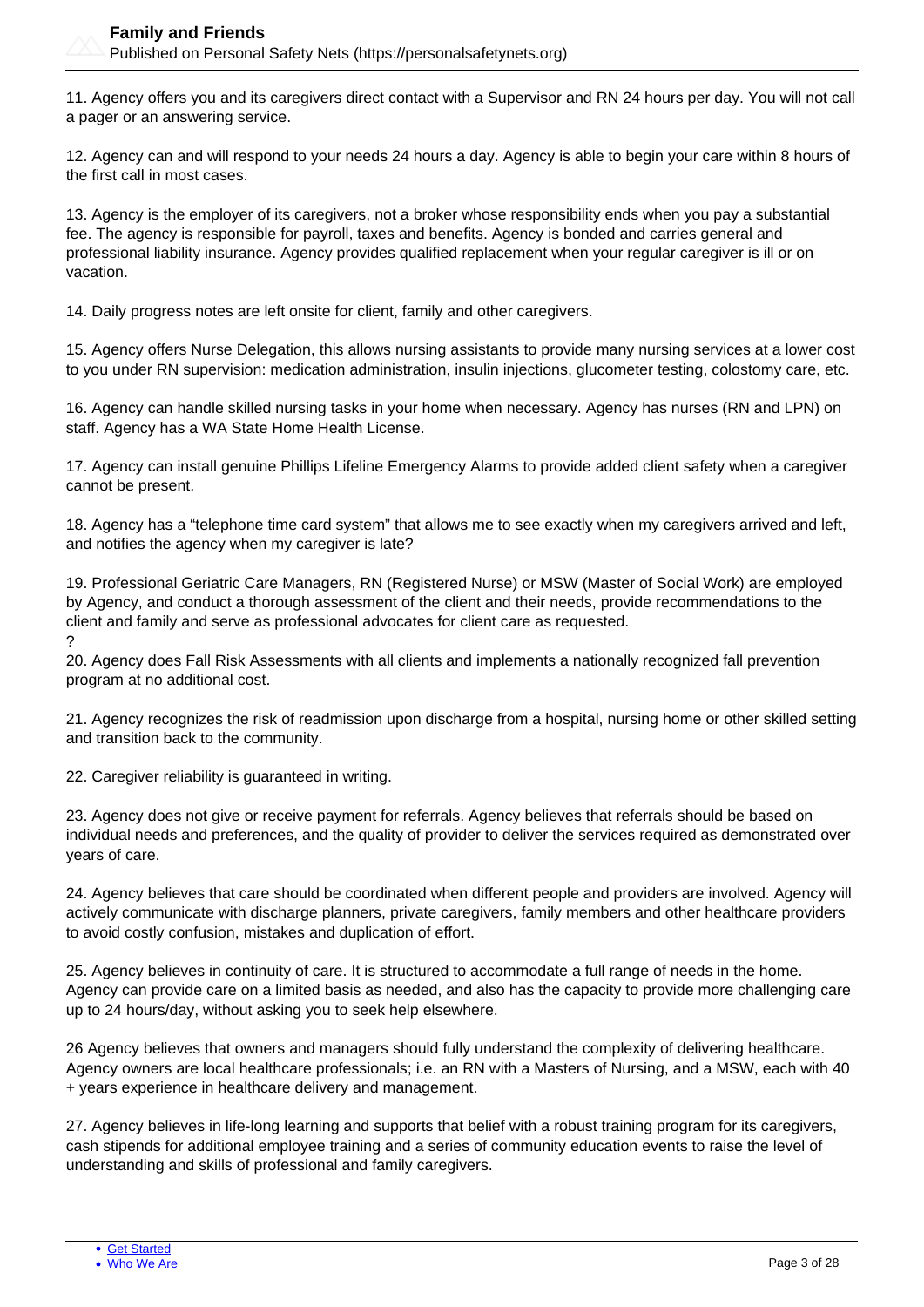### **Before Heading to College #1 - For Parents & Students**

Houston Dougharty, vice-president for Student Affairs at Grinnell College, who has spent much of his 24-year career advising parents on how to prepare their children (and themselves) before setting off to college providedd much of this advise.

There are five things you must talk about before your kids leave (or shortly thereafter, if you read this and feel the need to play catch up…) he writes:



**[2]What's the communication plan?** Given the many easy ways we can communicate these days (cell phone, texting, Twitter, e-mail, etc.), students and their parents should agree on how –- and how often –- they will communicate during the school year. Determining this in advance can help keep parents informed and connected, while fostering the student's sense of independence –- a critical step in the early days of a new college experience.

**Who sees the grades?** College students' records are protected by the Family Educational Rights and Privacy Act (FERPA). It restricts institutions from releasing grades and other educational records without a student's written permission. Students and parents should discuss what level of disclosure is mutually expected and acceptable, as well as what campus policies address this matter and what releases may need to be signed.

**What about sex, drugs and alcohol?** Many students have experimented with these while in high school, but for some, there will be new temptations. Fortunately, this generation of students tends to be open to advice and feedback from their parents about these critical issues. Success in the first year of college is often linked to a student's capacity to make good social choices.

H**ow to manage all this time and freedom?** Few high school seniors have had to be fully responsible for waking up, getting to meals, scheduling study and work and creating their own curfew. Good habits for using tools like alarm clocks, day-planners and calendars don't come naturally. Also, when the winter holiday break brings students back home for a few weeks, do the old high school years' rules still apply?

**Whose experience is this, really?** Families need to have a plan for taking advantage of campus information and resources so that parents are confident their children are enjoying a positive learning environment while allowing them to create their own college experiences and advocate for themselves.

Adapted by Personal Safety Nets® from Lisa Belkin's Motherlode series regularly published in the New York Times (August 2009)

### **Early Parenting: Start With Humor Rather Than Commands**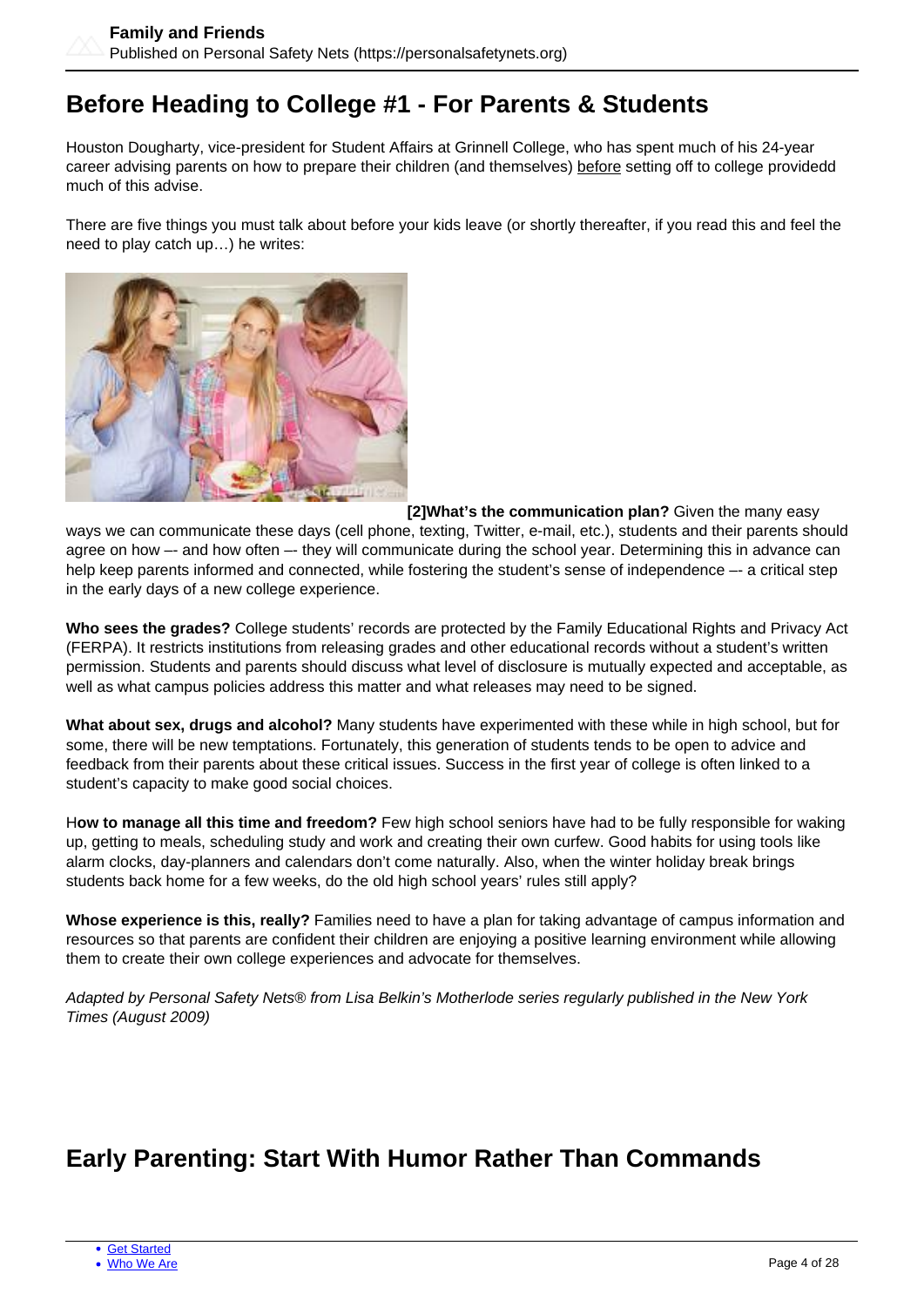

[3]When it comes to parenting, it's funny how humor can motivate

children when more negative tactics do not. Jane Marie Scarboro's 3-year-old son, Teddy, had been lagging behin[d on their fa](https://personalsafetynets.org/who-we-are)mily hike. And the Lafayette, Calif., mother of two had felt herself getting annoyed. But then she switched tactics. Obviously, her best parenting skills were called for. So rather than snapping "Come here right now!" she called "I'm going to get you! I'm going to catch you!", then jokingly hoisted Teddy and tossed him up and down as she carried him back up the trail toward the rest of the group. Soon both mother and son were laughing.

Take it from this mom: Keeping it light when it comes to parenting works. "Being playful keeps it from turning into a contest of wills," says Scarboro.

Parenting guru Jane Nelsen, EdD, the author of dozens of books, including Positive Discipline and, with H. Stephen Glenn, Raising Self-Reliant Children in a Self-Indulgent World, says humor is a key tool to successful discipline. "Humor takes us to a whole different level of consciousness," says Nelsen. Humor helps break the negative mood not just for children, but for grown-ups, too. "It helps parents get themselves out of a reactive state," explains Nelsen. **When moms or dads issue angry commands, kids of all ages tend to dig in their heels and resist. And no one benefits.**

### **Playfulness, not parenting power plays!**

For toddlers, that might mean distractions such as tickling or chasing. Animating stuffed toys is a common strategy. Parents are a lot more likely to be successful if the stuffed monkey says, "It's time to brush your teeth! Watch me brush mine!" "Pretty soon they're laughing," Nelsen says, "and then you say, 'OK, let's go do this.'"

Instead of working against each other, parents and children can use humor to work together toward the shared goal. "You're taking it out of 'I'm going to make you do it' and turning it into 'Let's do this together,'" says Nelsen, recalling a father who broke the tension when his children argued by making believe he was a reporter interviewing them.

Another example, Nelsen says, is a mother who pretended to be reading her child's horoscope, which said that was the day he was going to stop procrastinating and do his chores. "You laugh, and then you see things differently; you feel differently, you act differently," says Nelsen.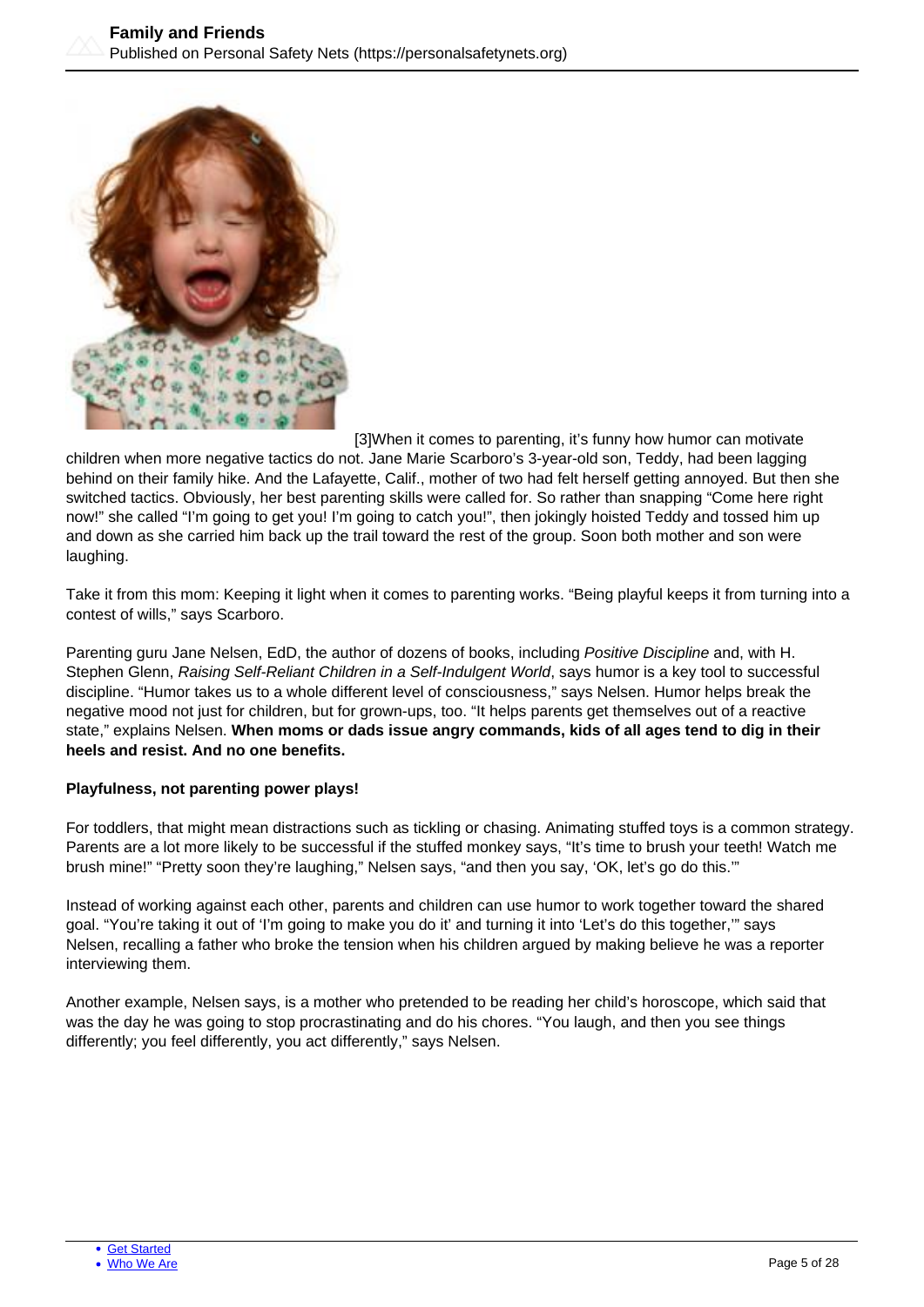

[4]Finding the lighter side, she says, will serve adults and kids

well in the long run. "I ask parents in workshops how they would feel if they had a boss or a spouse who told them 'Do it!' and told them exactly how to do it," Nelsen says. "How long would you stay in that job? How long would you stay in that marriage?"

### **How do you learn to take a lighter touch? Try these tips from Nelson.**

### **[Think a](https://personalsafetynets.org/content/building-your-personal-safety-net)[b](https://personalsafetynets.org/who-we-are)out the long-term results of parenting**

 "We don't want our kids to just be obedient," says parenting expert Jane Nelsen, EdD. "We want them to do things because they feel capable, because they want to cooperate, because they understand."

### **Respect your child**

"Kids have the ability to see things differently, feel differently … and parents need to do that, too."

### **Parent positively**

 "Think positive, not just controlling vs. permissive. All these positive tools are about being kind, firm, and respectful," says Nelsen. "All at the same time."

### **Avoid teasing your child**

"Any kind of humor that is hurtful or disrespectful or a poorly disguised put-down is no good," Nelsen says

Adapted by Personal Safety Nets® from "Parenting works best with jokes, playfulness, and cooperation -- not threats and demands." By Eve Pearlman, (January 2009), WebMD the Magazine.

### **Family - The New Norm**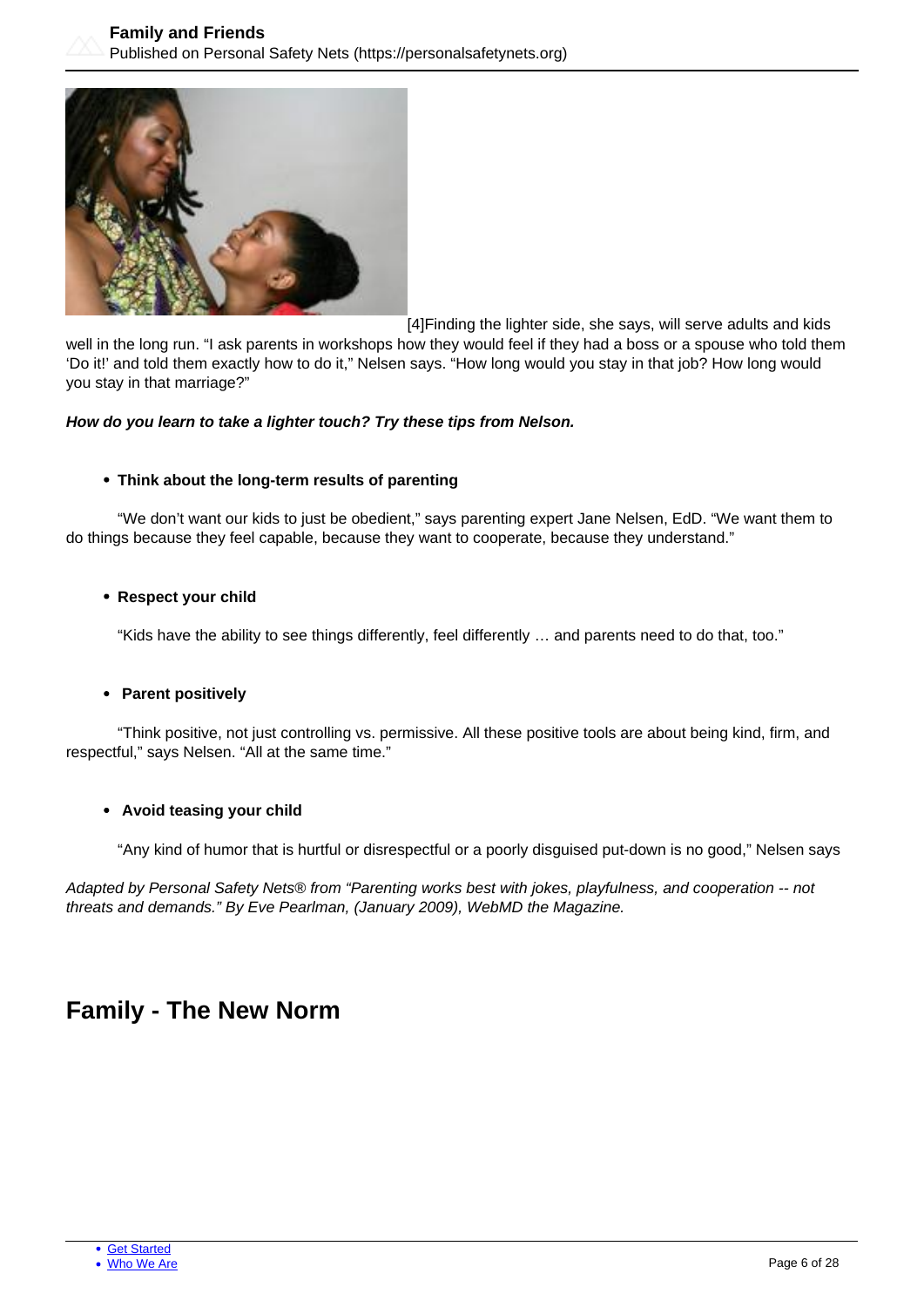**Going Solo** The Extraordinary Rise and **Surprising Appeal of Living Alone** 

[5]In "Going Solo," a new research book getting international attention for its focus upon "The Extraordinary Rise and Surprising Appeal of Living Alone", **NYU Sociology Professor,** [Eric Klinenberg](https://www.youtube.com/watch?v=YhPBYLFA_vQ) **[6], delves into the myths and misconceptions about living alone.** For instance, Aristotle said, "The man who is isolated . . . or has no need to share because he is already self-sufficient . . . must therefore be either a beast or a god."From Biblical stories about the Garden of Eden, through Aristotle, the Greek poets, sociologists and primatologists, writers and researchers have noted that our species have organized themselves around the will to live with others, not alone.

## But during the past half century, we have embarked on a remarkable social experiment - we have begun settling<br>down [as singlet](https://personalsafetynets.org/content/building-your-personal-safety-net)ons.

**Toda[y, more tha](https://personalsafetynets.org/who-we-are)n 50% of American adults are single, and 31 million - roughly one out of every seven adults - lives alone. People who live alone make up 28% of all U.S. households, which means that they are now tied with "childless couples" as the most prominent residential type - more common than the nuclear family, the multi-generational family, or the roommate or group home.**

Let's compare that to 1950 when 22% of American adults were single. Four million lived alone, and they accounted for 9% of households. Living alone in 1950 was far more common in the sprawling Western states - Alaska, Montana, and Nevada - and was usually a short-lived stage on the road to a more conventional domestic life. Today living alone is most common in big cities - throughout the country. **In Seattle, San Francisco, Denver, Philadelphia, Washington, D.C., and Chicago, there are between 35% and 45% of all households with just one person. In Manhattan, 1 of every 2 households is a one-person household.**

And lest you think this is only a phenomenon in America, living alone globally is skyrocketing, rising from about 153 million in 1996 to 277 million in 2011 - an increase of around 80% in 15 years.

### **What factors are diving this trend according to the research conducted by Professor Klinenberg?**

**First is the rise of women.** The mass entry into the labor force has meant more and more women can and are delaying marriage, support themselves, leaving a marriage when needed, and buying their own home.

**Second is the communications revolution.** Today, living alone is not a solitary experience. Through technology we can stay at home and stay connected.

**Urbanization is the third factor.** Cities support a subculture of single people who live on their own but want to be out in public with each other. this makes being single a much more collective experience.

**Longer longevity (the fourth factor)** has been more beneficial to women - living longer than spouses - sometimes by 5, 10 or 20 years - and usually in these later years they choose to live alone.

T**he solo dwellers today are primarily women: 18 million compared to 14 million men. More than 15 million**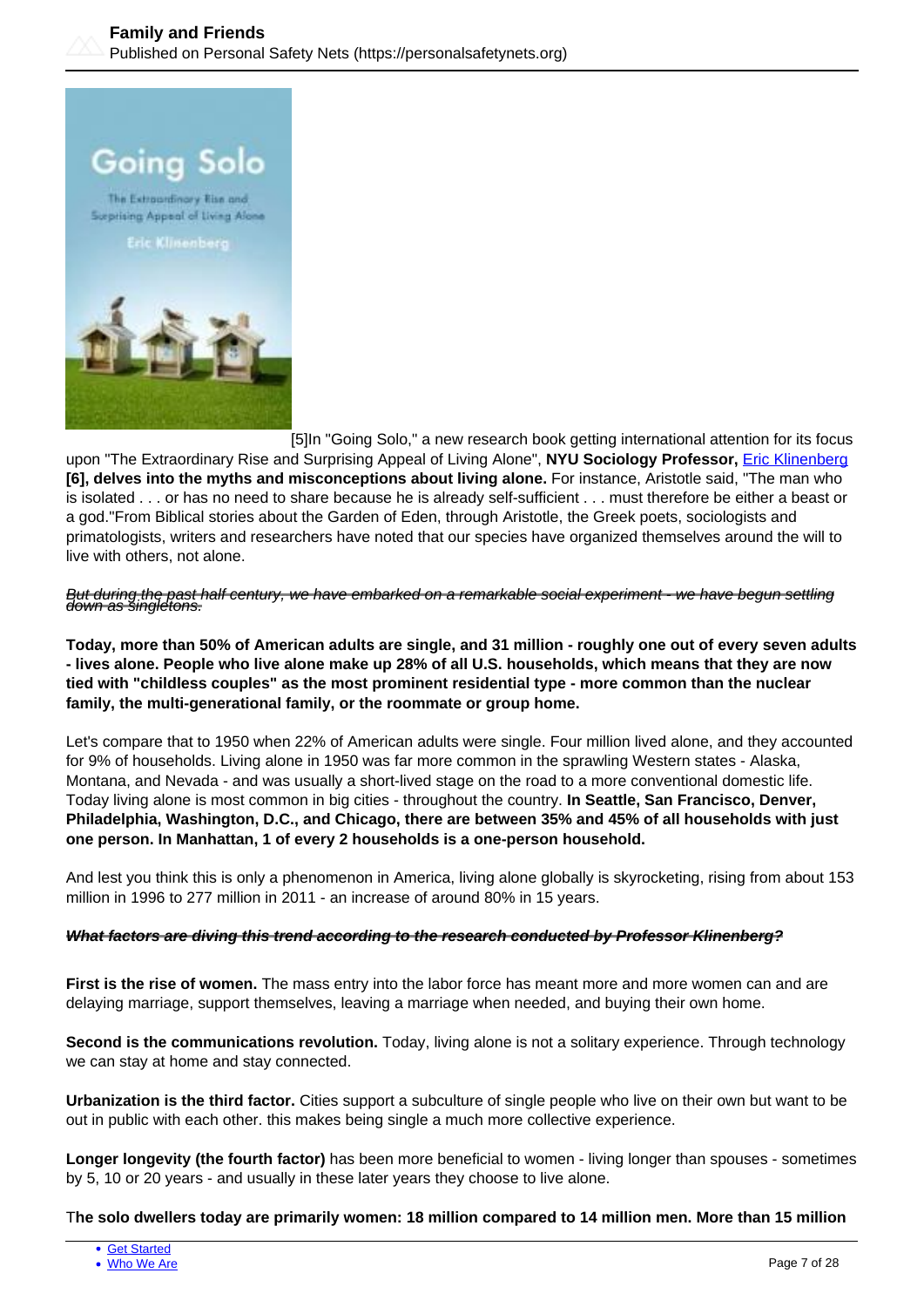**living singly are between thirty-five and sixty-four. 10 million are elderly. Yet young adults between 18-34 are the fastest-growing segment of the solo-dwelling population.**



[7]Klinenberg tells us his research has lead him to make a strong

distinction between living alone and being alone or being lonely. "People will live alone whenever and wherever they can afford to do it. . . At certain times in modern lives, living alone is the more desirable state. **For young professionals, it's a sign of success and a mark of distinction, a way to gain freedom and experience the anonymity that can make city life so exhilarating." Similarly, for someone divorced, it's a way to reassert control and often move away from the loneliness of a bad marriage.**

As it relates to building your personal safety net, Professor Klinenberg says, "Americans are quite anxious about isolation. **We believe in self-reliance, but we also long for community. We make the assumption that when someone is alone, there's something wrong, and they don't have what they want or need."**

**"We need to make a distinction between living alone and being alone, or being isolated, or feeling lonely**. These are all different things. In fact, people who live alone tend to spend more time socializing with friends and neighbors than people who are married. . . living alone is not an entirely solitary experience. It's generally a quite social one."

**So next time you hear of a friend or relative living alone, try not to jump to conclusions.** Are they isolated or independent? Do they have close connections with safe networks of friends and family? Do they seem to be reaching out for help or content. Stay in touch, keep your eyes and ears open - are they expressing their need for privacy or are they becoming isolated and distant from those around them. There is a difference.

(Steven Kurutz of the New York Times takes a quirky and humorous <mark>look.</mark> [8]at what it can mean, and what you can<br>do when you live alone.)

### **Friends Make Your Life Better**

**Adapted by Personal Safety Nets® from "What Are Friends For? A Longer Life," by Tara Parker-Pope in the New York Times (April, 2009).**

In the quest for better health, many people turn to doctors, self-help books or herbal supplements. But they overlook a powerful weapon that could help them fight illness and depression, speed recovery, slow aging and prolong life: their friends.

Researchers are only now starting to pay attention to the importance of friendship and social networks in overall health. **A 10-year Australian study** found that older people with a large circle of friends were 22 percent less likely to die during the study period than those with fewer friends. **A large 2007 study showed** an increase of nearly 60 percent in the risk for obesity among people whose friends gained weight. And last year, Harvard researchers reported that strong social ties could promote brain health as we age.

''In general, the role of friendship in our lives isn't terribly well appreciated,'' said Rebecca G. Adams, a professor of sociology at the University of North Carolina, Greensboro. ''There is just scads of stuff on families and marriage, but very little on friendship. It baffles me. Friendship has a bigger impact on our psychological well-being than family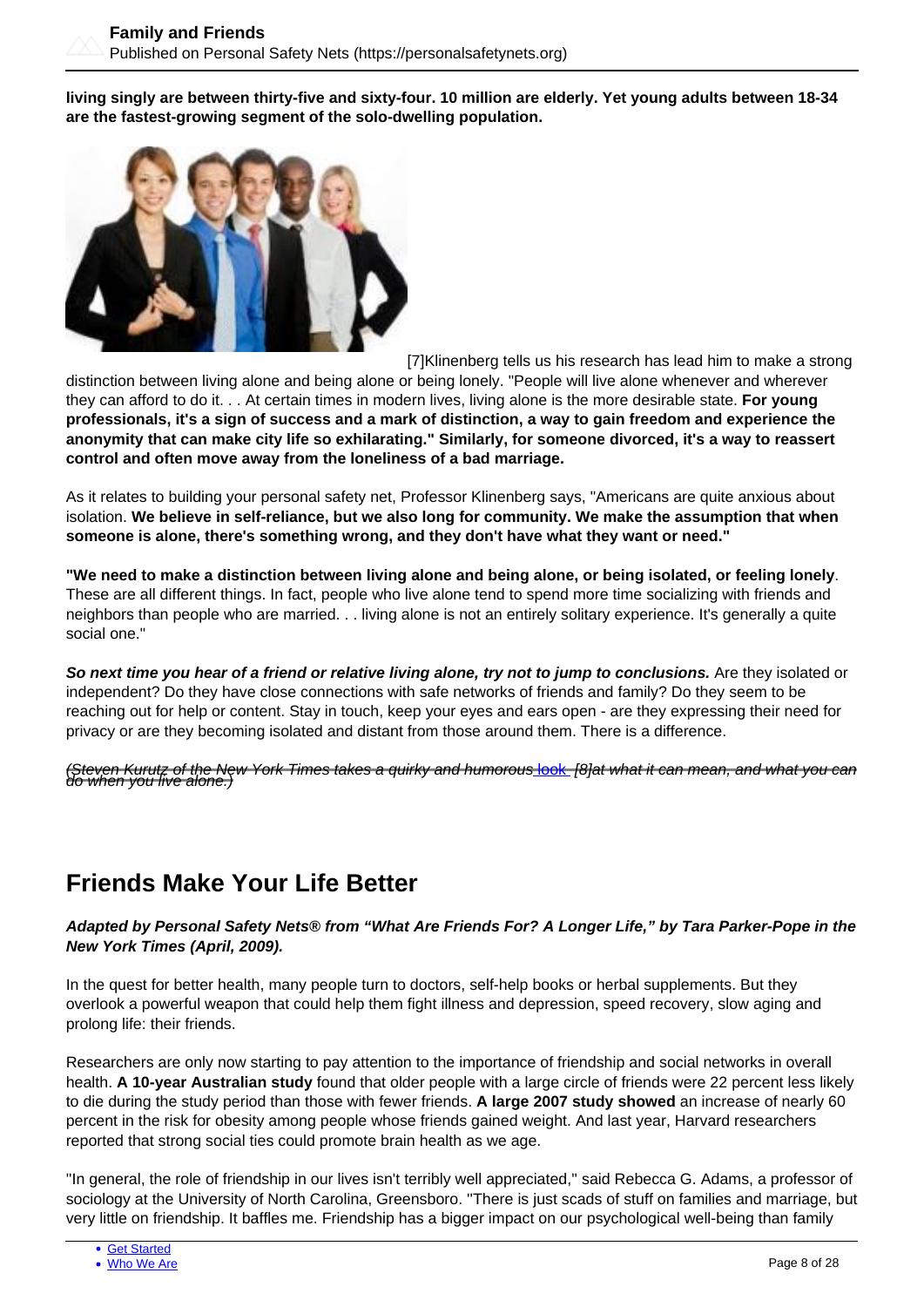### relationships.''

In a new book, ''The Girls From Ames: A Story of Women and a 40-Year Friendship'' (Gotham), Jeffrey Zaslow tells the story of 11 childhood friends who scattered from Iowa to eight different states. Despite the distance, their friendships endured through college and marriage, divorce and other crises, including the death of one of the women in her 20s.

Using scrapbooks, photo albums and the women's own memories, Mr. Zaslow chronicles how their close friendships have shaped their lives and continue to sustain them. The role of friendship in their health and wellbeing is evident in almost every chapter.

Two of the friends have recently learned they have breast cancer. Kelly Zwagerman, now a high school teacher who lives in Northfield, Minn., said that when she got her diagnosis in September 2007, her doctor told her to surround herself with loved ones. Instead, she reached out to her childhood friends, even though they lived far away.

''The first people I told were the women from Ames,'' she said in an interview. ''I e-mailed them. I immediately had emails and phone calls and messages of support. It was instant that the love poured in from all of them.''

When she complained that her treatment led to painful sores in her throat, an Ames girl sent a smoothie maker and recipes. Another, who had lost a daughter to leukemia, sent Ms. Zwagerman a hand-knitted hat, knowing her head would be cold without hair; still another sent pajamas made of special fabric to help cope with night sweats.

Ms. Zwagerman said she was often more comfortable discussing her illness with her girlfriends than with her doctor. ''We go so far back that these women will talk about anything,'' she said.

Ms. Zwagerman says her friends from Ames have been an essential factor in her treatment and recovery, and research bears her out. In 2006**, a study of nearly 3,000 nurses** with breast cancer found that women without close friends were four times as likely to die from the disease as women with 10 or more friends. And notably, proximity and the amount of contact with a friend wasn't associated with survival. Just having friends was protective.

Bella DePaulo, a visiting psychology professor at the University of California, Santa Barbara, whose work focuses on single people and friendships, notes that in many studies, friendship has an even greater effect on health than a spouse or family member. In the study of nurses with breast cancer, having a spouse wasn't associated with survival.

While many friendship studies focus on the intense relationships of women, some research shows that men can benefit, too. **In a six-year study of 736 middle-age Swedish men**, attachment to a single person didn't appear to affect the risk of heart attack and fatal coronary heart disease, but having friendships did. Only smoking was as important a risk factor as lack of social support.

Exactly why friendship has such a big effect isn't entirely clear. While friends can run errands and pick up medicine for a sick person, the benefits go well beyond physical assistance; indeed, proximity does not seem to be a factor.

It may be that people with strong social ties also have better access to health services and care. Beyond that, however, friendship clearly has a profound psychological effect. People with strong friendships are less likely than others to get colds, perhaps because they have lower stress levels.

Last year, **researchers studied 34 students** at the University of Virginia, taking them to the base of a steep hill and fitting them with a weighted backpack. They were then asked to estimate the steepness of the hill. Some participants stood next to friends during the exercise, while others were alone.

The students who stood with friends gave lower estimates of the steepness of the hill. And the longer the friends had known each other, the less steep the hill appeared.

''People with stronger friendship networks feel like there is someone they can turn to,'' said Karen A. Roberto, director of the center for gerontology at Virginia Tech. **''Friendship is an undervalued resource. The consistent message of these studies is that friends make your life better.''**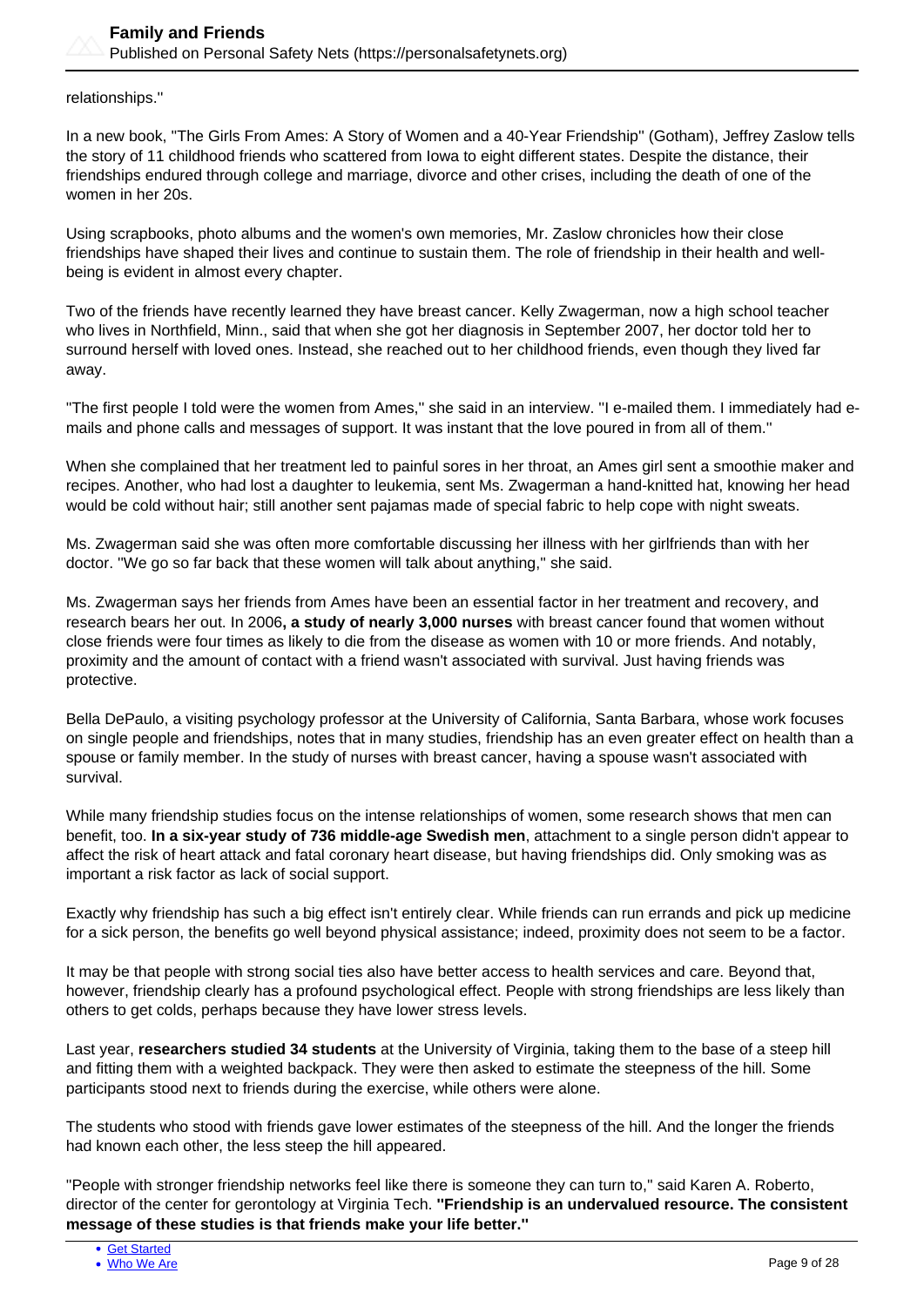### **Helping Your Kids & Home Co-Exist in Winter**

### **Adapted by Personal Safety Nets® from "How to get your house in order for winter" by Jacqueline Kovacs, published by Todaysparent.com**

We've all heard of spring cleaning, but making sure your home is fresh and clean for winter is probably more important. Why?

Once temperatures nosedive, we spend a lot more time inside. And a poor indoor environment can give kids headaches, coughs and trouble concentrating, and can increase their exposure to toxic chemicals. Take a few steps and you can avoid those hazards and help keep your family feeling good all year long.

### **Dry ideas**

Damp or wet surfaces are breeding grounds for fungi and molds. So stop leaks and clean up any moisture right away. Check your basement for cracks and your windows for mildew. Don't forget to keep your humidifiers and heating and ventilating systems clean and well maintained so you don't have contaminants blowing through your home every time your heating kicks on. While the pros say expensive duct cleaning isn't necessary unless yours have visible mold, furnace filters are another story — to keep your home's heat clean and efficient, you should change your furnace filter every three months.

#### **Bite the dust**

It's tedious, but vacuuming and dusting at least once a week helps keep dust, bacteria and animal dander under control. That means fewer germs floating around and relief for the allergy-prone. Plus, studies of household dust have found solvents, flame retardants, heavy metals, detergents, pesticides and toxic contaminants. The key to dusting is to actually remove the stuff, so use a natural fiber cloth that will trap the dust particles rather than a duster that simply flicks it onto another surface. Got a crawling babe? Aim to vacuum and clean floors twice a week. Empty your vacuum in the garage or outside so you don't redistribute all the collected dust.

#### **Chemical purge**

Ditch the scented detergents and household cleansers and choose green cleaning products. While you're at it, forget floral-scented room sprays. All are full of questionable chemicals and toxins that you, your family and the planet are better off avoiding.

#### **Footloose**

Take those shoes off at the door — leaving the dirt and whatever other nasties you've trod on at the door too. Take it a step further by regularly washing your doormats, separately from other laundry.

#### **Wash up**

Hands encounter more germs than the rest of your body and all it can take is a wipe of an eye or a friendly game of patty cake to pass the bacteria along. So banish those baddies by having everyone in your home wash the

### **Hillary Was Right About Community**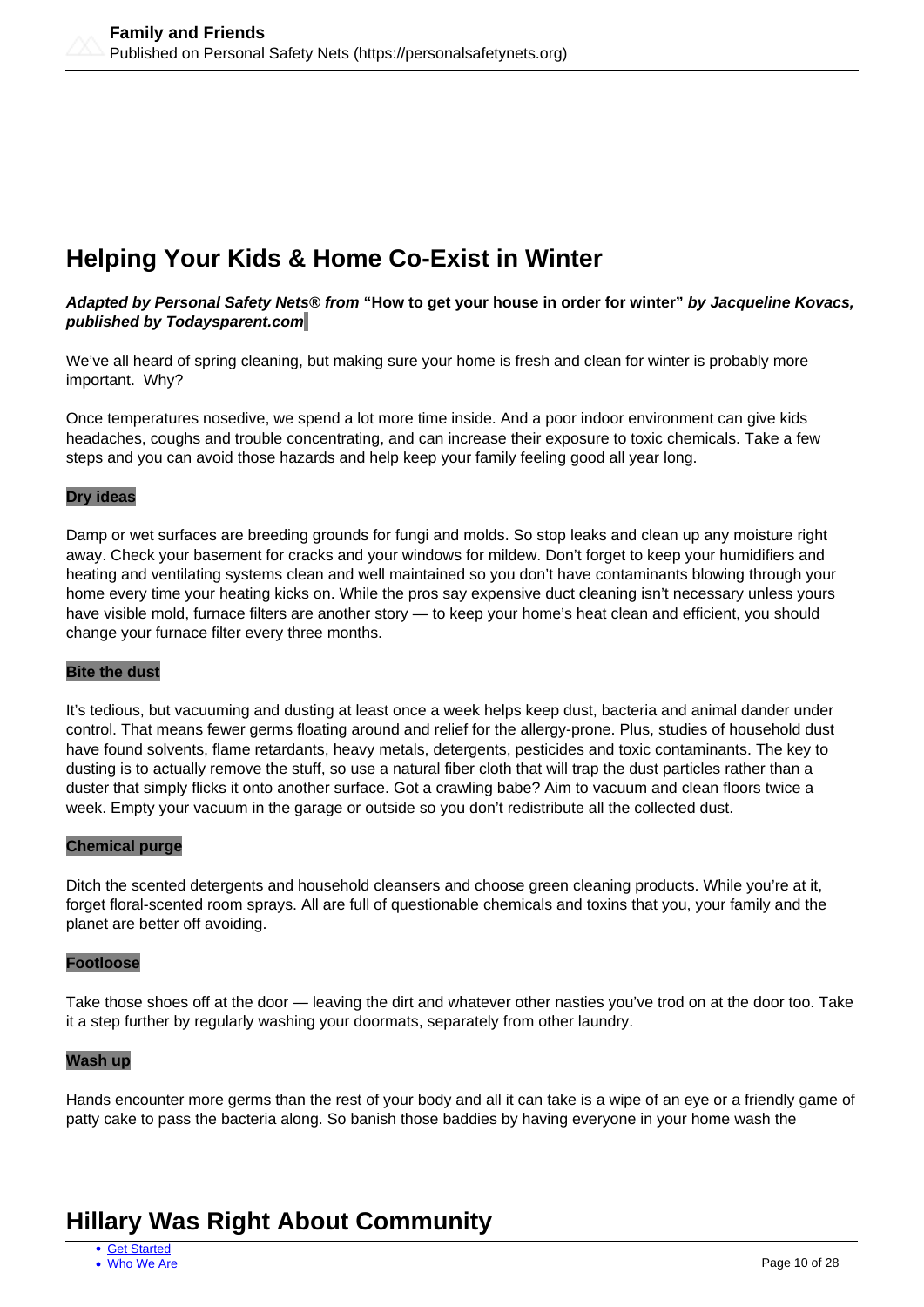**Helping kids through the healing power of creativity, that's the goal of the nonprofit,** [Art with Heart](https://artwithheart.org) **[9].** They create and distribute therapeutic books and programs and offers supportive trainings that **help children dealing** with the stress and strain of unbearable hardship. In this way, [Art with Heart](https://artwithheart.org) **[9]** supports their emotional **and social growth, paving the way for success in school and in life.**



[10]One of their publications, Chill & Spill (which underwent a

year-long evaluation study to discover the benefits of its use with high-risk youth and the professionals that serve them), **is a therapeutic, guided journal that benefits kids dealing with overwhelming stressors such as illness, death, abuse, homelessness, and more.** From the survivors of disaster to children of divorce, Chill & Spill helps teens and 'tweens convey both their suffering and strength, reducing the symptoms of trauma, facilitating healing, promoting coping skills and building self-confidence.

Chill & Spill gives youth a safe place for self-expression. **It allows them to become active participants in their own healing, to communicate grief and loss, and to see themselves as survivors rather than victims - a critical step in trauma recovery.** 

We've been tracking one of their wonderful stories . . . a group of young women between the ages of 13 and 18, from Soweto, South Africa who came together to enjoy a Chill & Spill workshop. The teacher there adapts the activities to fit relevant issues related to their lives in South Africa, as the girls hail from an area which suffers from poverty, high unemployment, child-headed households resulting from the HIV/Aids pandemic, crime, and teen pregnancy. All the girls live with guardians or are in foster care.

Using themes developed in the book, the girls are able to discuss self-awareness, being good to oneself, and loving who they are. **The goal is for each young woman to feel seen, validated and indelibly connected to each other through a sense of abundance!**

Aside from problems associated with growing up and the situations they face in Soweto, Stacey, the group's leader, tells us: "My heart ached when a few said that they won't write in their journals till the next workshop. When I asked why, they said they didn't have any pens." Since then, Stacey has been able to get some supplies donated.

**Organizations here in the United States and around the world are using the variety of materials (for ages 6+) developed by Art With Heart and you can read more at their website, subscribe to their newsletter and consider a donation**[.](https://artwithheart.org/support/) **[11] It's an organization that is making a difference for all of us.** 

### **How New College Graduates Can Build Security**

College graduates entering the job market will find there's much to learn about managing their personal finances, but taking immediate steps to budget and save, and maintaining those good habits, will help protect them should a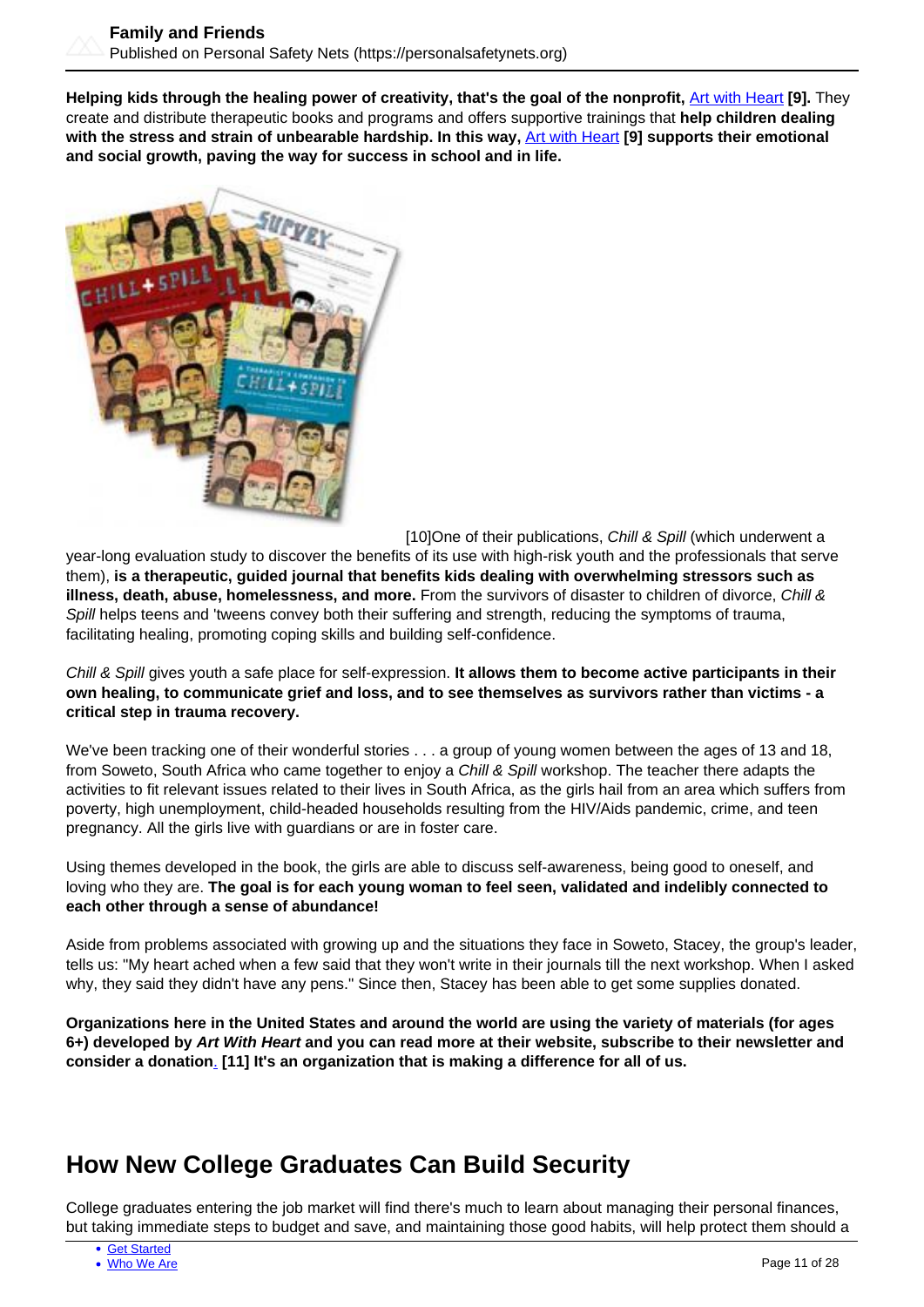spate of bad luck come their way.

"The foundations they lay now will serve them well for a stable financial future," said Gail Cunningham, spokeswoman for the National Foundation for Credit Counseling.



[12] The average college student graduates with about \$20,000 in debt and is looking at an average starting salary of \$47,673. That average annual paycheck is down 1.7 percent for the class of 2010 compared with last year's grads, according to the National Association of Colleges and Employers. That makes it challenging for grads to save money as they pay off debt — the two most important factors in building financial security — but it's not impossible.

"Carving out money to save is good and is a habit that once you start, you'll benefit from for as long as you keep it up," said Dan O'Malley, chief executive of PerkStreet, an online bank. The numbers tell the story, O'Malley said.

If you invested \$10,000 on your 21st birthday and didn't add anything to it except a constant rate of return of 7 percent, you'd have \$196,000 in the bank by the time you retired. Wait till your 35th birthday and that money pot is a measly \$76,000 because of the 14 years of lost interest.

Here's your first financial tip: Put 10 percent or more of your income into long-term savings. "Make sure you save," O'Malley said. "It just grows and grows and grows. And get into any kind of matching program with an employer."

Here are five other must-do tips:

\* Make a budget. You can't save for a car, a house or the future if you don't know how much you're making and spending. There are plenty of online sites like Mint.com or Kiplinger.com that offer budgeting tools. LearnVest.com has a 2010 college grad financial survival guide.

\* Don't spend money you don't have. In other words, live within your means. If you can take public transportation, for example, don't buy a car. If you can comfortably and peacefully live at home with your parents for a while, do it.

\* Consolidate school loans. Many students will be graduating with a handful of loans that could better be rolled together with one interest rate attached to it.

\* Build your credit history carefully. It is tough to get on in this world without a credit card but it doesn't mean you have to use it wildly. Use it only when you have to, like to rent a car or pay a hotel bill, and pay it off every month. Your payment history is the most important element of your credit score, accounting for 35 percent of your score.

\* Have a health-care plan. Figure out when your coverage ends and be sure you have another one lined up.

The law that went into effect in September 2010 allows you to stay on or return to your parents' health insurance plan until you turn 26.

And one extra word: Check out the other sections section of website to gain helpful information about home sharing and compatibility.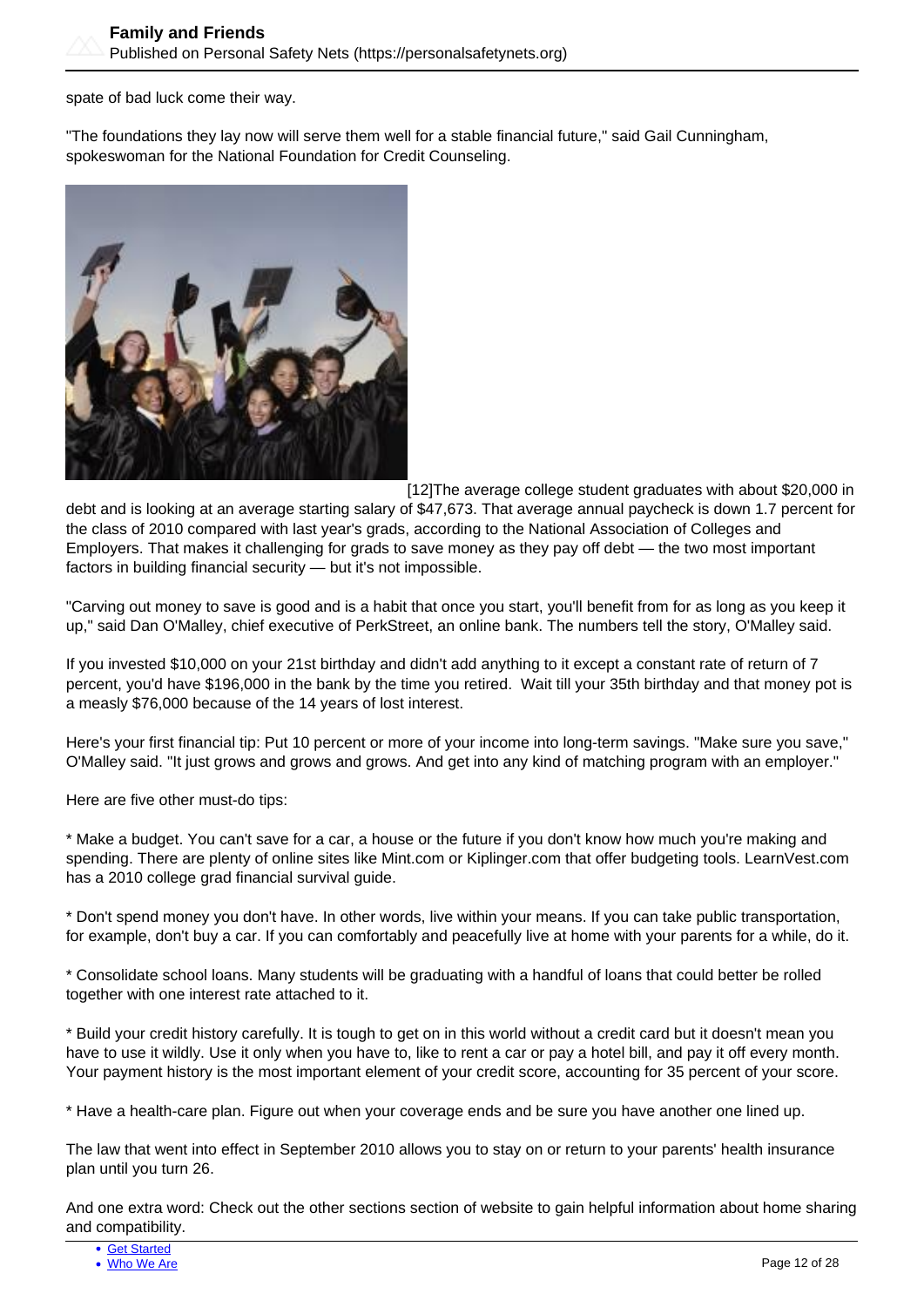Adapted by Personal Safety Nets® in NorthJersey.com, by Jennifer Waters, McClatchy Newspapers.

### **I Need You & You Need Me**

#### **Your life will change, maybe not today or tomorrow, but it will change.**

You are a part of a life that is always changing, sometimes in unexpected or unwanted ways. This changing life makes you a student in life's university, and if you can move with it, rapid learning will follow. With learning and knowledge will come a sense of stability and control, which will, in turn, decrease anxiety and increase resourcefulness and resiliency.



[13]With this in mind, ask yourself: Is the life change I am going

through, or planning for, one where seeking out more resources or asking others for help could improve outcomes? **Remember, planning for the worst-case scenarios also prepares you for a variety of less drastic situations. It is an approach that will help prepare you to take advantage of opportunities to make your life better despite the changes and challenges.**

I**f you can see that planning or dealing with current or future challenges and changes will not be easily tackled alone, it's time to build a care team.** If you see others are having trouble dealing with their challenges or changes, it may be time for you help create or become part of their care team. We reminded you that care teams can also function to help you focus on weight loss, increase exercise or workout stability, heighten spirits, make your life more happy, and help you deal with emotional distress.

### **The research is overwhelming. As we say in Chapter 2 of Personal Safety Nets: Getting Ready for Life's Inevitable Changes and Challenges, we work better together and we all need what other human beings have to offer.**

- All human beings have a basic need to be in relationship with significant others it is life enhancing to share feelings, needs, hopes and fears
- All human have a basic need to be recognized and valued helping create and sustain a unique and valuable sense of self.
- All human beings have a need to nurture and to be nurtured, to receive care and to give care - expressing concern, perceiving that concern is received, and accepting the care and love of another contribute to a deep sense of well-being.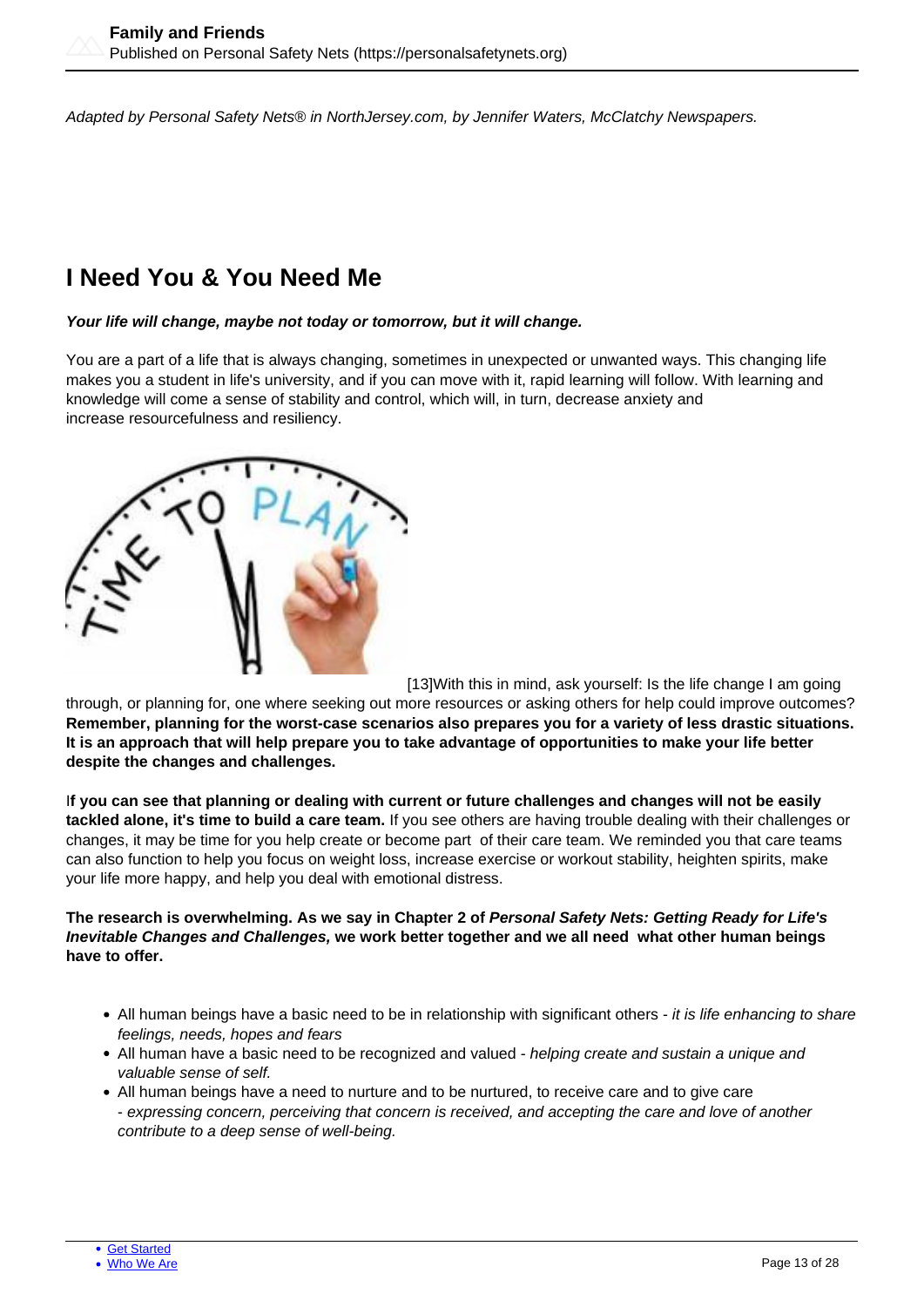### Personal Safety Nets



for Life's Incvitable Changes Challenges

Judy Pigott

**[14]So, let's assume that all of us will need help at some life stage - to tackle**

**some change or challenge. Where to start?** All of Chapter 2 in our book deals with thinking about needs and motiv[ation. From](https://personalsafetynets.org/content/building-your-personal-safety-net) our workbook, **Get Ready/Get Started** come ["Identifying Safety Net Members"](https://personalsafetynets.org/sites/default/files/workbook_chapter_2.pdf) [15] (pg. 14) and ["Am I prepared?"](https://personalsafetynets.org/sites/default/files/workbook_chapter_2.pdf#page=2) [16] (pg. 15) Try these exercise today - you'll be prepared for tomorrow. We're also providing you with ["Being Helped: What I Might Want and/or Need."](https://personalsafetynets.org/sites/default/files/workbook_chapter_2.pdf#page=8) [17] (Appendix 21) Take this list and change it, building and adding to make it specific for your life today - and then revisit it as your life changes and you face new challenges. **You, and others, need to know what you need before you can ask for help and create a care team.**

Let's start today - thinking it through. Be a problem solver even before you have problems. Imagine putting together a team to assist you or becoming a part of another's team. Don't run away from others, and don't shy away from asking.

**We are not made for hoarding our time, talent, or treasure, rather, we are channels made for sharing.**



**Letting Them Grow . . . Or Stay**

**[18]A "reality" show on television centered on a boy, recently**

**graduated from college, who returns to live in his parents' home. He tells the audience he is doing so because "it's so easy.**" He loves that he doesn't have to pay rent, has no responsibilities, and his mother makes

[Get Started](https://personalsafetynets.org/content/building-your-personal-safety-net)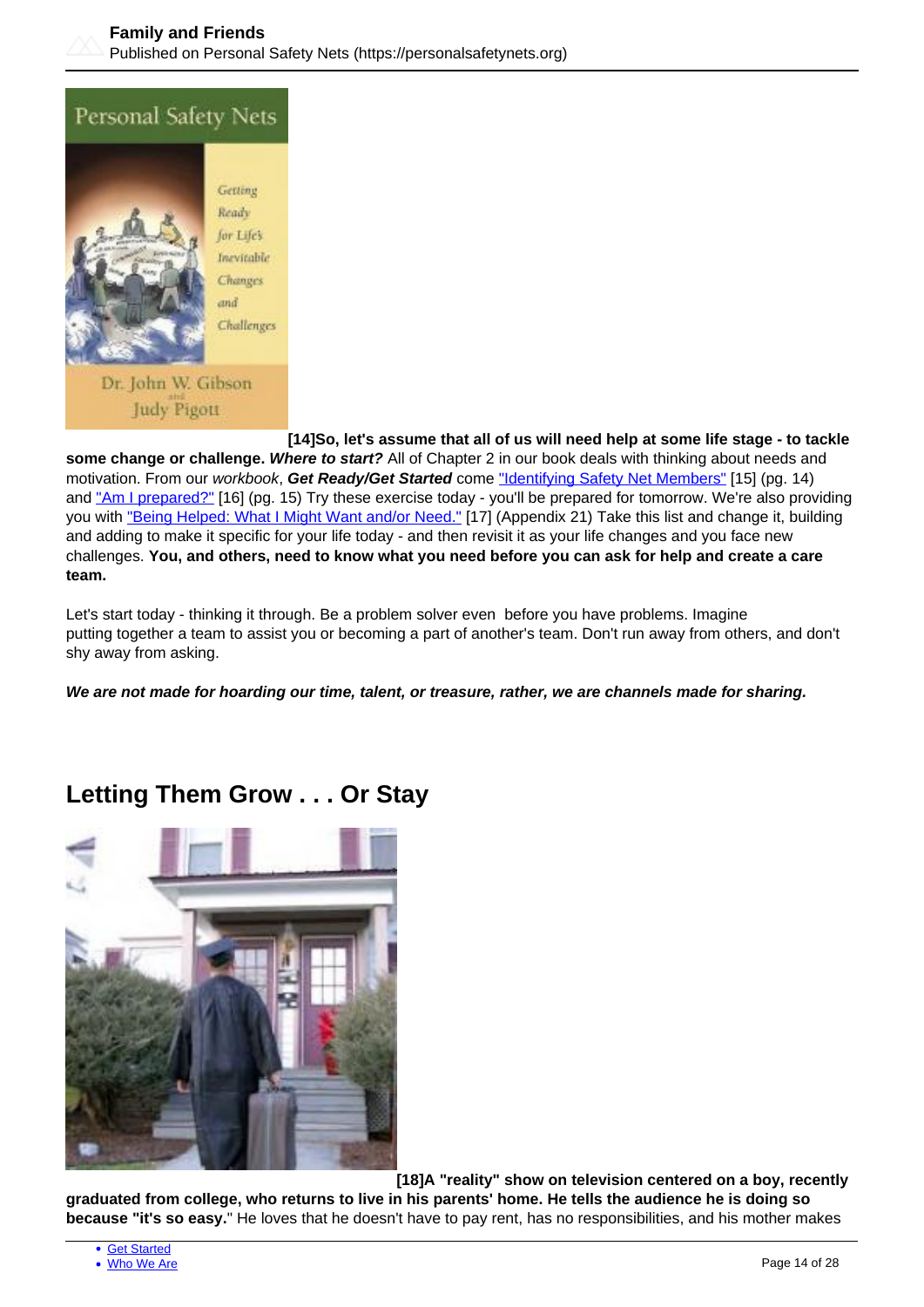his lunches! His mother is glad to have the prodigal son home and happy to wait on him hand-and-foot. His stepfather is no so happy, especially after encountering the young man and a few of his friends, drunk, in the kitchen at 3:00 in the morning, making a mess, and enjoying all the spoils of the fully packed refrigerator. Both wanted to provide a safe setting for next steps.

**Before addressing the son, specific behaviors and how to deal with them became a discussion topic between the parents.** The mother supported the arrangement as "security" for the son; a place for him to feel protected and safe while he transitioned into the next phase of his life. The dad expressed his concern that the mother was laying out this security blanket because of her fears about her son leaving the home nest. **He thought that maybe she wanted to protect her boy from the hurt and anguish of not having or finding a job and not building a life after college. The dad saw the boy as too free of cares and was in favor of letting the boy face the world to "sink or swim."**

**Achieving or enhancing security, however, may look different depending on our definitions and perspectives.** Like the mother on television, security may mean protection from all possible threats or inconveniences. Like the dad, it might mean building strength and capacity for coping with challenges that arise. **What does it mean to you to feel safe and protected? Is this feeling supplied by forces outside you or from within? Does it vary?**

In Personal Safety Nets®: Getting Ready for Life's Changes and Challenges, we show how **"security" is enhanced through practicing certain skills in connection with others. This type of security focuses upon resiliency and resourcefulness - building a community (safety net) to help you face problems and opportunities.** So while the mother and dad discussed whose meaning would take priority, they and the son might be better served by addressing the situation as a learning opportunity. **The son must be reminded (or taught) that his family cannot provide the only security he'll need to move onto the next chapter of his life. He needs to see this as a time to create a plan for extending out to others for the next opportunity or change in his life.** If he learns to do it now, he will know how to do it whenever situations change or evolve.

Maybe you, or someone you know, is facing a similar situation. It's wonderful that graduation is all around us, but before that graduate settles into a summer (or more) of fun and relaxation, **maybe the best gift you can offer is to help that graduate learn to recognize and use the personal resources that abound - because enhancing connections with others will pay more in the long run than a month of free lunches!**

### **Security Through Connection**



[19]Sometimes experiences in life lead us to overdo self-

protection. In Bad Habits of Mind, Robert Jackson, Harvard University, tells us just that! After "bad" things happen we can enter into an emotional space that is contrary to our best interests. We develop the bad habit of allowing

[Get Started](https://personalsafetynets.org/content/building-your-personal-safety-net)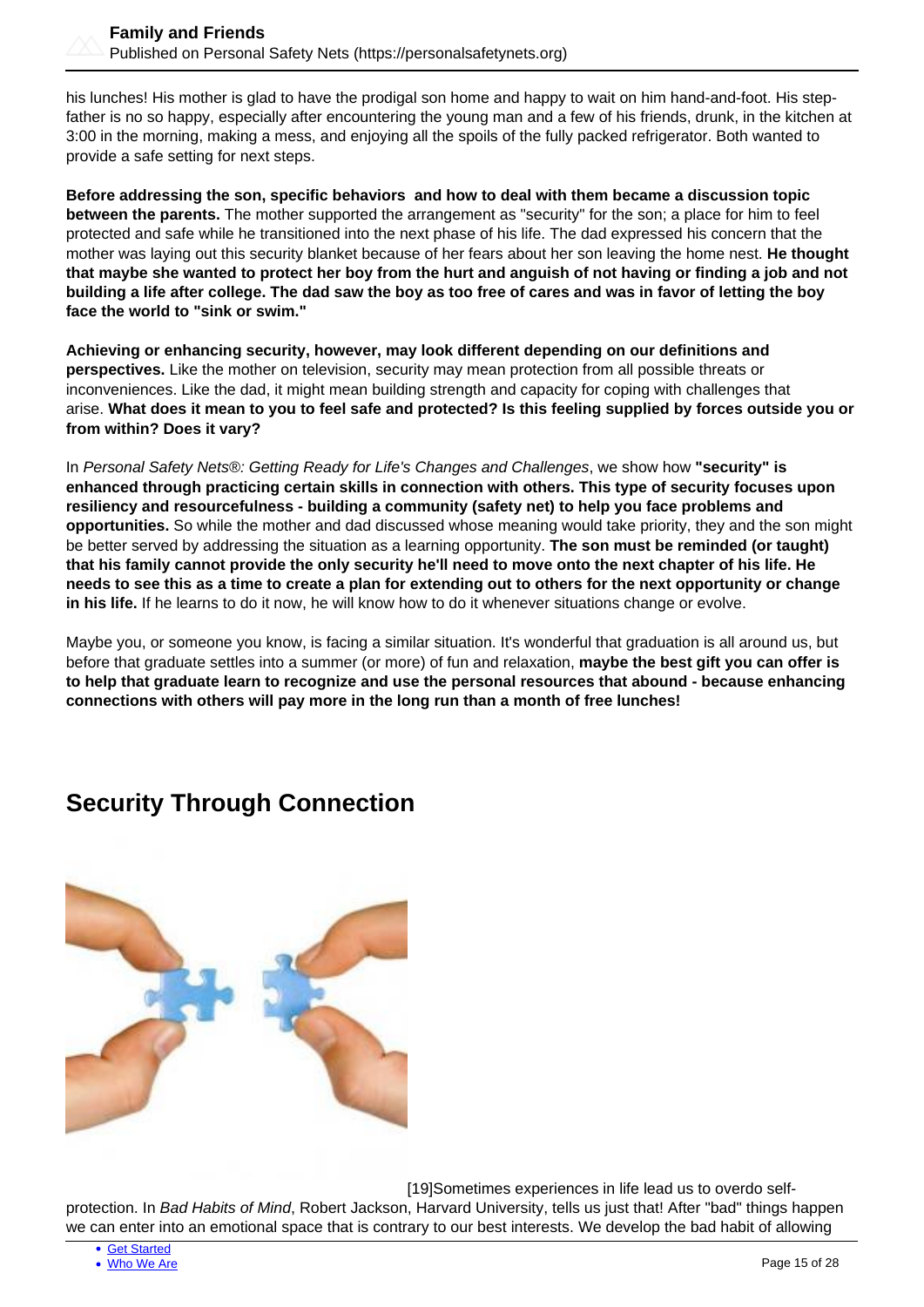everyday occurrences to become reminders of past awful events. T**he past becomes sensitized, and the present becomes desensitized. And this is the reverse of what would be helpful.** We end up rejecting reassurance, kindness, flexibility, comfort, learning, self-confidence, realism, creativity, and belonging.

In the past, the focus to sadness or grieving has been personal analysis and re-examining the painful past. The work of [George Bonanno](https://www.youtube.com/watch?v=wmCmThpe5-U) [20] of Teachers College, Columbia University, however, strongly suggests that **there are better ways to avoid social isolation, immune system disorders, and decreased ability to work - all of which increase as we isolate for prolonged period of time.** Bonanno suggests getting help to see the fallacies in the narrative of guilt and regret, and to develop concrete goals to begin moving forward back toward a normal life.

**Another antidote to isolation, fear, and grief is generosity. Marc Lesser, in** [The Practice of Generosity](https://www.marclesser.net/its-what-you-do-the-practice-of-skillful-action/) **[21] , tells us: "Real generosity requires that we open our heart and allow ourselves to be curious and vulnerable and accepting."**

**Gratitude says yes to all facets of life, even the difficult ones, which also leaves us open to experiencing more joy.** What about the idea of slowing down and **being generous with ourselves** to create space helpful thoughts and questions to emerge, often slowly, allowing us to go deeper in our lives and open doors to new ways of approaching and resolving thorny issues?

Practicing generosity toward yourself and others - **real gratitude and acceptance for who we are and what is loosens fear's grip**. The result is greater accomplishment with less effort.

Practicing generosity in our daily lives, in our work, and in our relationships is not easy or simple. In [Awareness:](http://www.stephenksims.com/river-of-awareness/) [Seeking the Wisdom of Love](http://www.stephenksims.com/river-of-awareness/) [22], Stephen Sims lets us know there are times for legitimate complaining such as to lament lost love, defiled beauty, compromised truth, wasted talent - times to weep, feel injury and injustice. But **the healthy release of sorrow and desolate emotion makes way for generosity and gratitude's entry. Our fear and sadness ultimately give way to gladness, much as the mud gives way to a beautiful garden.**

Francis Moore Lappe, noted author, (Diet for a Small Planet), explains **"in us all is a deep, now-proven-to-be hard-wired need and capacity for cooperation, caring, and helpfulness."**



[23]The concepts of personal safety nets - reaching out and gathering as part of caring groups and teams - the need and capacity to help - are first steps towards generosity giving our full caring and attention to someone, without expecting anything in return. **Creating and being part of another's personal safety net is an act of generosity - and leads forward on the road to community and connection, and away from fear and isolation.**

### **The Ever Changing Face & Role of Americans**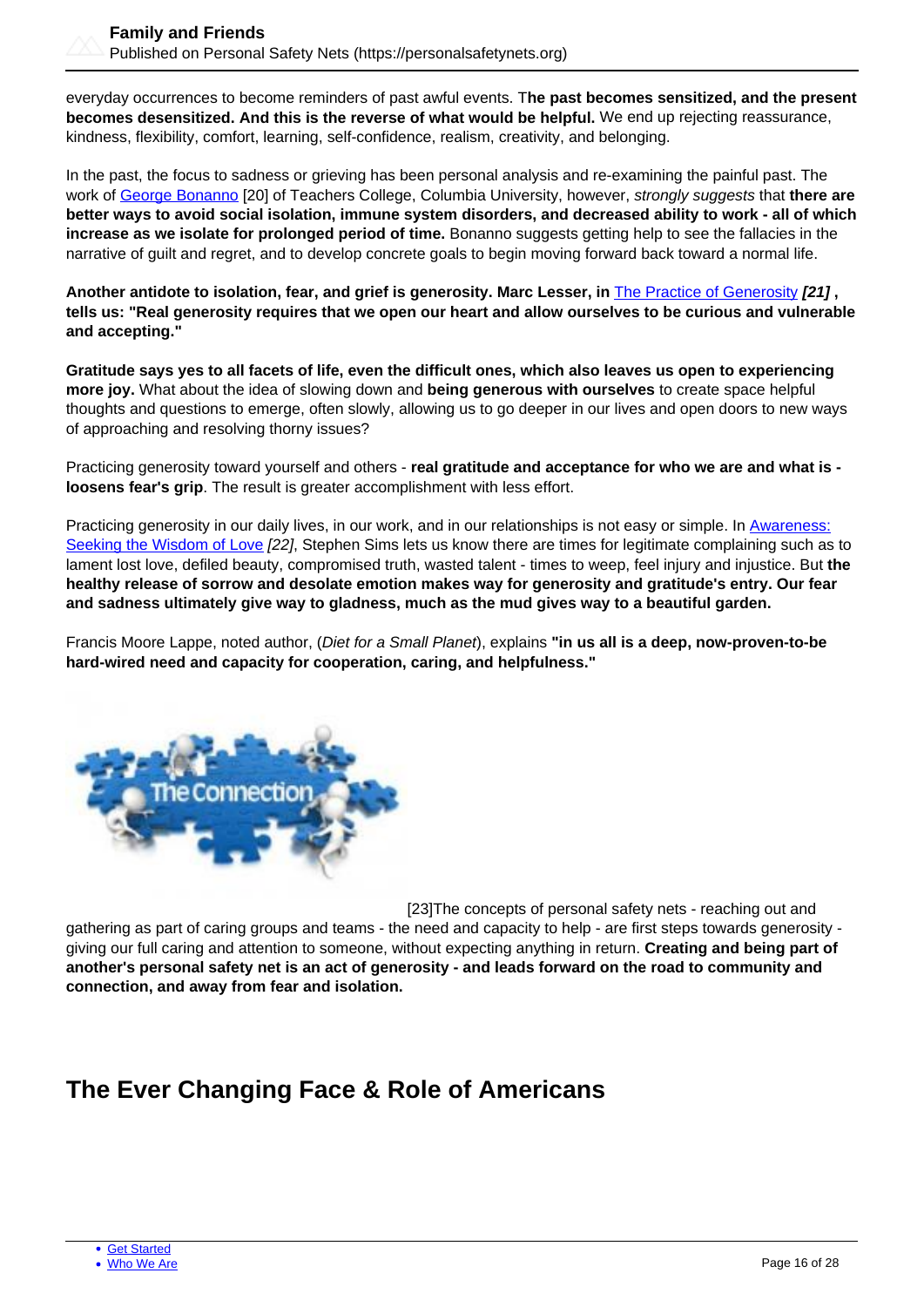

[24]As demographic changes take place in the world, we

wondered how this might affect people's Personal Safety Nets (PSNs). Two piece of recent research from our friends a [Pew Research](https://www.pewresearch.org/fact-tank/2019/04/11/6-demographic-trends-shaping-the-u-s-and-the-world-in-2019/) [25] caught our eye. Both present new and interesting challenges to individuals and families or communities seeking to build or enhance their personal safety networks.

#### **Dads [At Home](https://personalsafetynets.org/content/building-your-personal-safety-net) with the Kids:**

**The number of fathers who are at** [home](https://www.pewresearch.org/fact-tank/2019/06/12/fathers-day-facts/) **[26] with their children for any reason has nearly doubled since 1989**. It reached its highest point: 2.2 million, in 2010, just after the official end of the 2007 recession. Since that time the number has fallen slightly, driven mainly by declines in unemployment.

**Dads self-report feeling isolated, having difficulty connecting with a wider range of others who understand their questions, concerns and needs.** 

While most stay-at-home parents are still mothers, **fathers represent a growing share of all at-home parents - And yet, at 16% of parents staying home with children, primary care dad is hardly alone.** Interestingly, while roughly a quarter of these stay-at-home fathers (23%) report that they are home mainly because they cannot find a job. **Nearly as many (21%) say the main reason they are home is that they want care for their home or family.** This represents a fourfold increase from 1989, when only 5% of stay-at-home fathers said they were home primarily to care for family.

A rise in the number of stay-at-home fathers is occurring side by side with another important parenting [trend](https://www.all4kids.org/news/blog/a-fathers-impact-on-child-development/) [27] of the past half century: a rising share of fathers who don't live with their children at all. **About 16% of fathers with young children live apart from all of their children.**

As is the case among mothers, stay-at-home fathers are less well-off financially and have lower educational attainment than their working counterparts. **At-home fathers are twice as likely to lack a high school diploma as working fathers (22% vs. 10%). And almost half (47%) of stay-at-home fathers are living in poverty, compared with 8% of working fathers.** 

Finally, **stay-at-home fathers also tend to be older than stay-at-home mothers.** Just 24% of stay-at-home dads are less than 35 years of age, but 42% of stay-at-home mothers are. And stay-at-home fathers are twice as likely to be 45 years or older (43% are, compared with 21% of stay-at-home mothers).

### **Record Share of Americans Have Never Married:**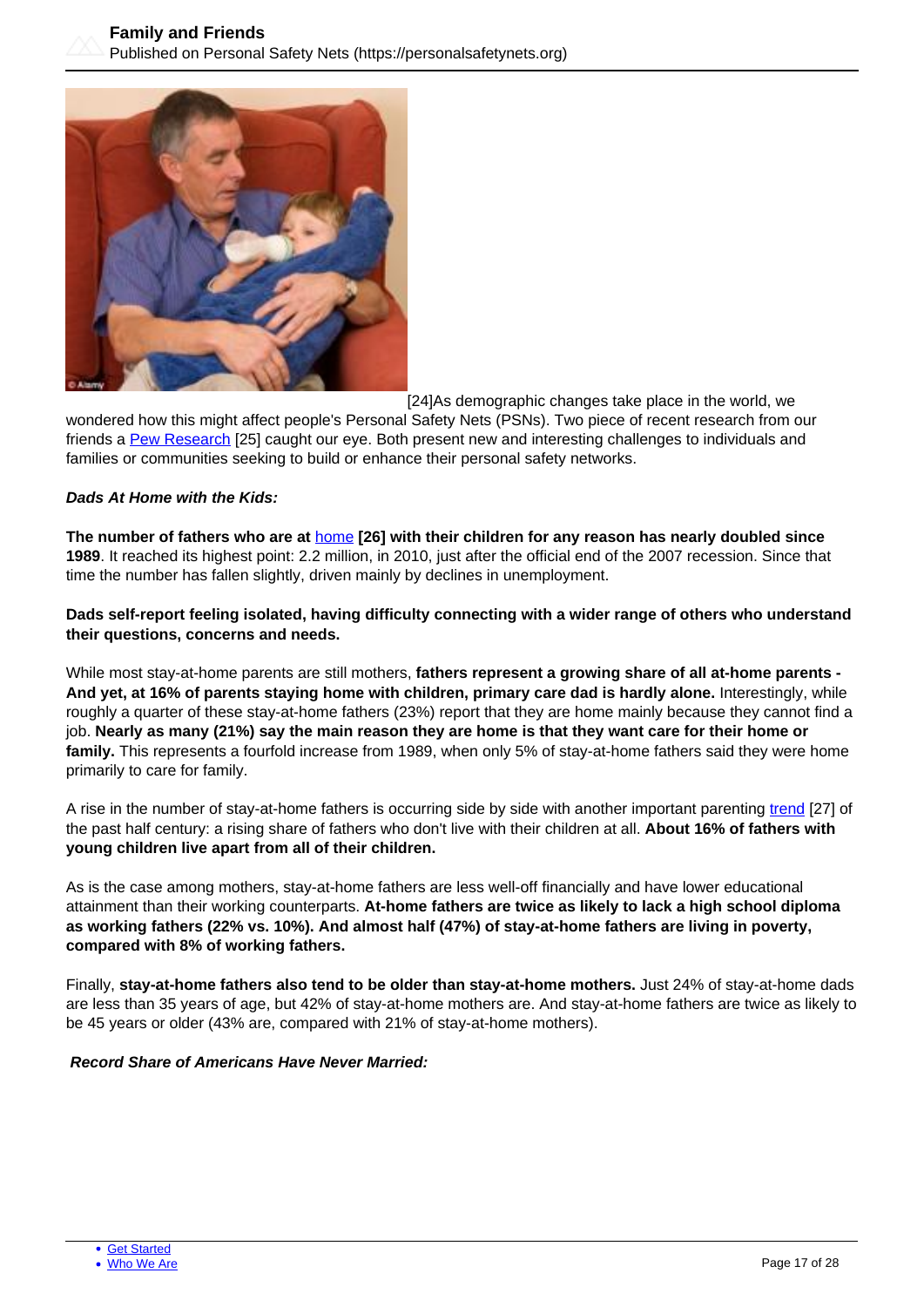

[28]After decades of declining marriage rates and changes in

family structure, **the share of American adults who have never been married is at an** [historic high](https://www.pewsocialtrends.org/2018/04/25/the-changing-profile-of-unmarried-parents/) **[29].** In 2012, one-in-five adults ages 25 and older (about 42 million people) had never been married. Men are more likely than women to have never been married (23% vs. 17% in 2012). And this gender gap has widened since 1960.

The dramatic rise in the share of never-married adults and the emerging gender gap are related to a variety of factors. **Adults are marrying later in life, and the shares of adults cohabiting and raising children outside of marri[age have](https://personalsafetynets.org/content/building-your-personal-safety-net) increased significantly.** The median age at first marriage is now 27 for women and 29 for men, up from [20 for wome](https://personalsafetynets.org/who-we-are)n and 23 for men in 1960. About a quarter (24%) of never-married young adults ages 25 to 34 are living with a partner.

**This trend cuts across all major racial and ethnic groups but has been more pronounced among blacks.** Fully 36% of blacks ages 25 and older had never been married in 2012, up from 9% in 1960. For whites and Hispanics, the share of never-married adults has roughly doubled over that same period. In 2012, 16% of whites and 26% of Hispanics had never been married.

**Shifting public attitudes, hard economic times and changing demographic patterns all contribute to the rising share of never-married adults.**



[30]Today's young adults are slow to tie the knot, and a rising

share may end up not getting married at all. **When today's young adults reach their mid-40's to mid-50's, a record high share (25%) is likely to have never been married.**

And what about lesbian, gay, bisexual and transgender (LGBT) adults? Survey [findings](https://www.pewsocialtrends.org/2018/04/25/the-changing-profile-of-unmarried-parents/) [29] showed 3.5% of adults self-identified as gay, lesbian or bisexual, and **in households identified as LGBT, over 80% are cohabiting partners, while due to the fact that only 19 states recognize marriage between same-sex partners (as of this research), less than 16% are married partners.**

### **The Truth About Family Meals**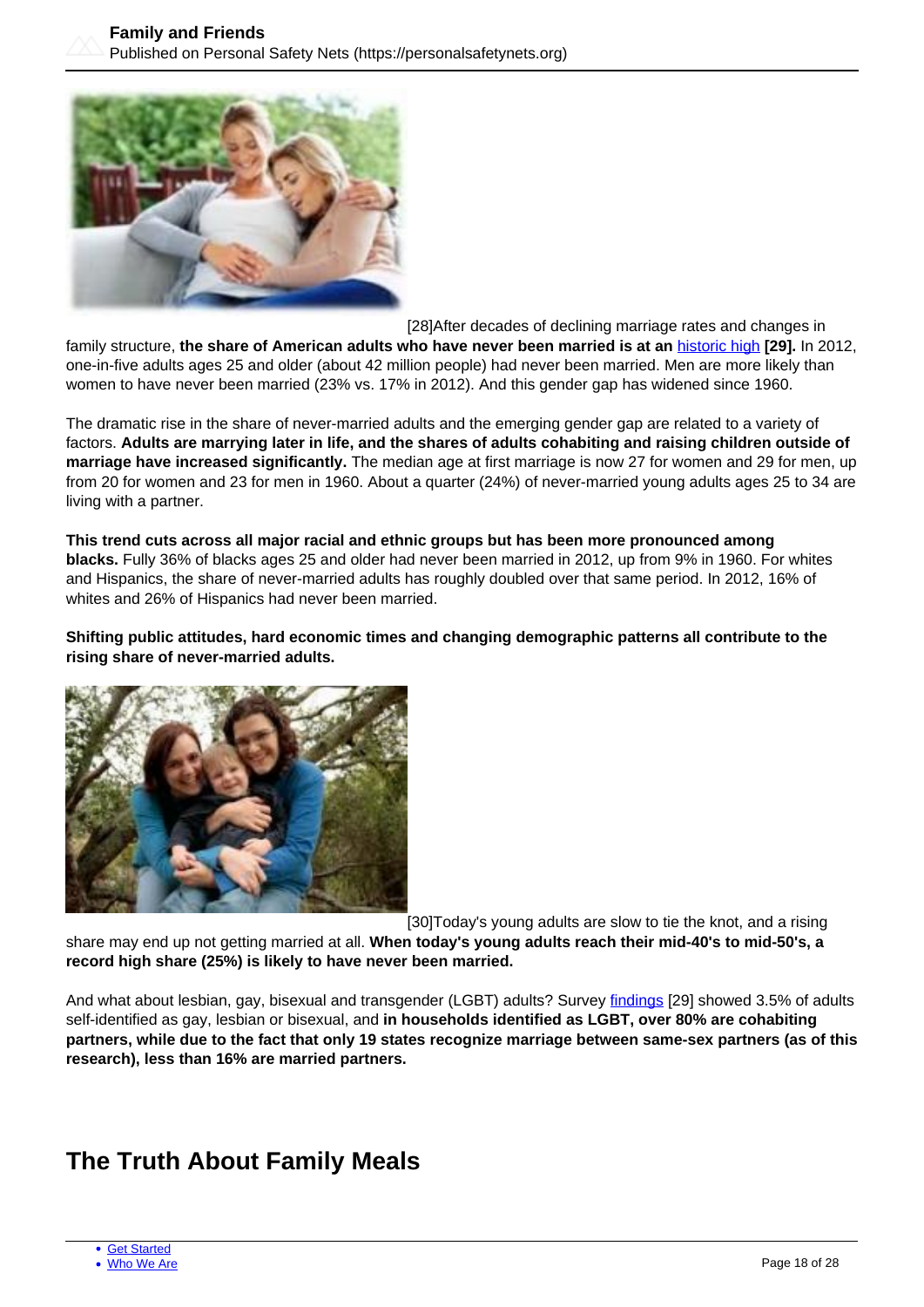

[31]American's dining room practices have changed over time

(see [our story](https://personalsafetynets.org/content/building-your-personal-safety-net) Have Families Always Eaten Did American Families Always Eat Together?) **But never have there been [more distr](https://personalsafetynets.org/who-we-are)actions and more alternatives to dissuade us from eating at home as a family.** Ten years ago the Gallup Poll told us kids were taking part in more after-school activities than ever, with parents going straight from work to soccer practice, piano lessons, or car pools. Gallup researchers concluded there simply wasn't much time available for cooking, and therefore eating was more often done on the run. They looked at numbers, as researchers do.

Today 43% of American households cook dinner at home six or seven nights per week, with 31% cooking at home every night. 77% of children and youth eat meals with their families four or more times per week and 39% do so all seven nights. While this sounds great, **CBS News' How And Where America Eats reports, "fewer Americans with children dine together every night now than did so 15 years ago."**

**What's the big deal?** Surely we can survive as a nation without families eating most of their meals together. But can we? Is there a difference in behavior, success in school, or health that is tied to this? Are there more than just social or nutritional benefits when we share the bounty of food as a family? **It turns out that the more family meals eaten together (especially at home and without television or devices), the better these outcomes.**



[32]Larry Fortun of the Institute of Food and Agricultural

Sciences, at the University of Florida, in his Family Nutrition: The Truth about Family Meals, reviews findings that tell us regular family meals are related to: **better adjustment in children and youth; earning better grades, more motivation and getting along better with others at school.**

On the other hand, those who do not eat regular family meals together are more likely to smoke cigarettes, drink alcohol, or use other drugs. Children and youth who do not eat family meals together are also more likely to report feeling depressed or having trouble at school. He also reports the negative impact watching television or using technology (cell phones) has on the positive family dining experience.

Nancy Gibbs, in Time Magazine's The Magic of the Family Meal, and Jeanie Lerche Davis of WebMD, **summarize the recent findings concerning the benefits of family dinners:**

Everyone eats healthier meals.

• [Get Started](https://personalsafetynets.org/content/building-your-personal-safety-net)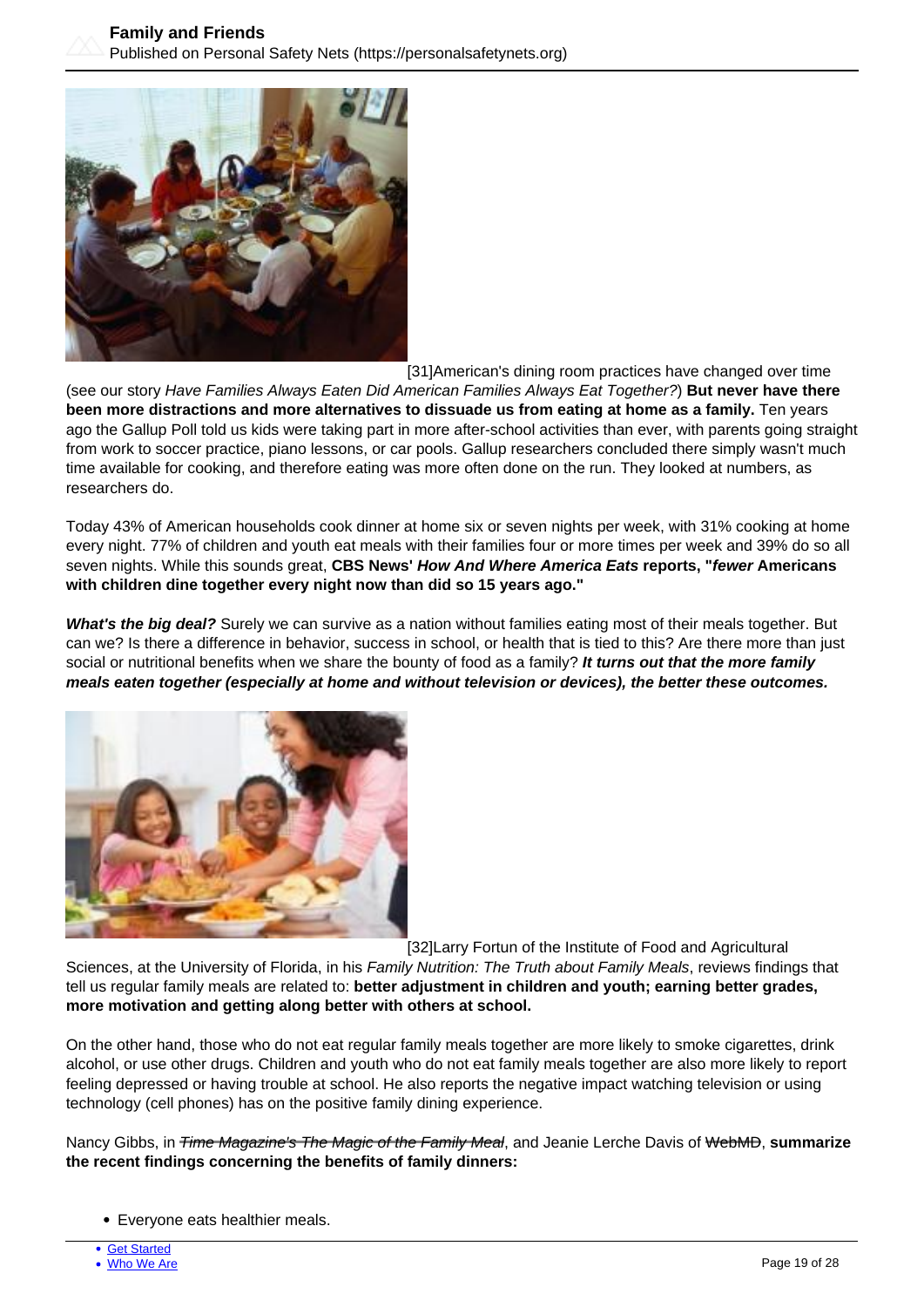- Kids are less likely to become overweight or obese.
- Kids more likely to stay away from cigarettes.
- They're less likely to drink alcohol.
- They won't likely try marijuana.
- They're less likely to use illicit drugs.
- Friends won't likely abuse prescription drugs.
- School grades will be better.
- You and your kids will talk more.
- You'll be more likely to hear about a serious problem.
- Kids will feel like you're proud of them.
- There will be less stress and tension at home.

Not bad, eh? From a Personal Safety Nets perspective, it's easy to understand. **We all share a human set of three needs: TO BE SEEN FOR WHO WE ARE, TO HAVE WHAT WE'RE SAYING REALLY HEARD, AND TO MATTER TO SOMEONE ELSE.** Where better to learn that than at the family table (with all due acknowledgement that each family is unique, and not all table experiences promote meeting these important connections).

**There's much more to read on family dining and the overwhelming positive effects and benefits of sharing a meal as a family - work conducted by the National Center on Addiction and Substance Abuse at Columbia University** [\(CASA\)](https://www.centeronaddiction.org/addiction-research/reports/importance-of-family-dinners-2012) **[33], the** [FamilyResiliencyCenter](http://familyresiliency.illinois.edu/research/families-eating-and-talking-together) **[34], and** [TheFamilyDinnerProject.org](https://thefamilydinnerproject.org) **[35].** 

### **What To Do When An Aging Relative Resists Help**

If you have an aging parent or other close relative who lives alone, at some point you may become worried that he or she is not managing well.



[36]Typically, family members' concerns center around one or more of the

following: mobility, nutrition, housekeeping, grooming, financial management, medication use, safety, energy level, mood and mental status of their senior relative.

No matter how difficult it may to be to look after their day-to-day needs, some older adults are reluctant to ask for help or accept it when offered. The most common reasons are:

- Denial. They have difficulty accepting the reality of aging and the prospect of increased dependence on others.
- Pride. They don't want to appear weak or incompetent.
- Discomfort. They don't like the idea of strangers coming into their home, or the role reversal involved in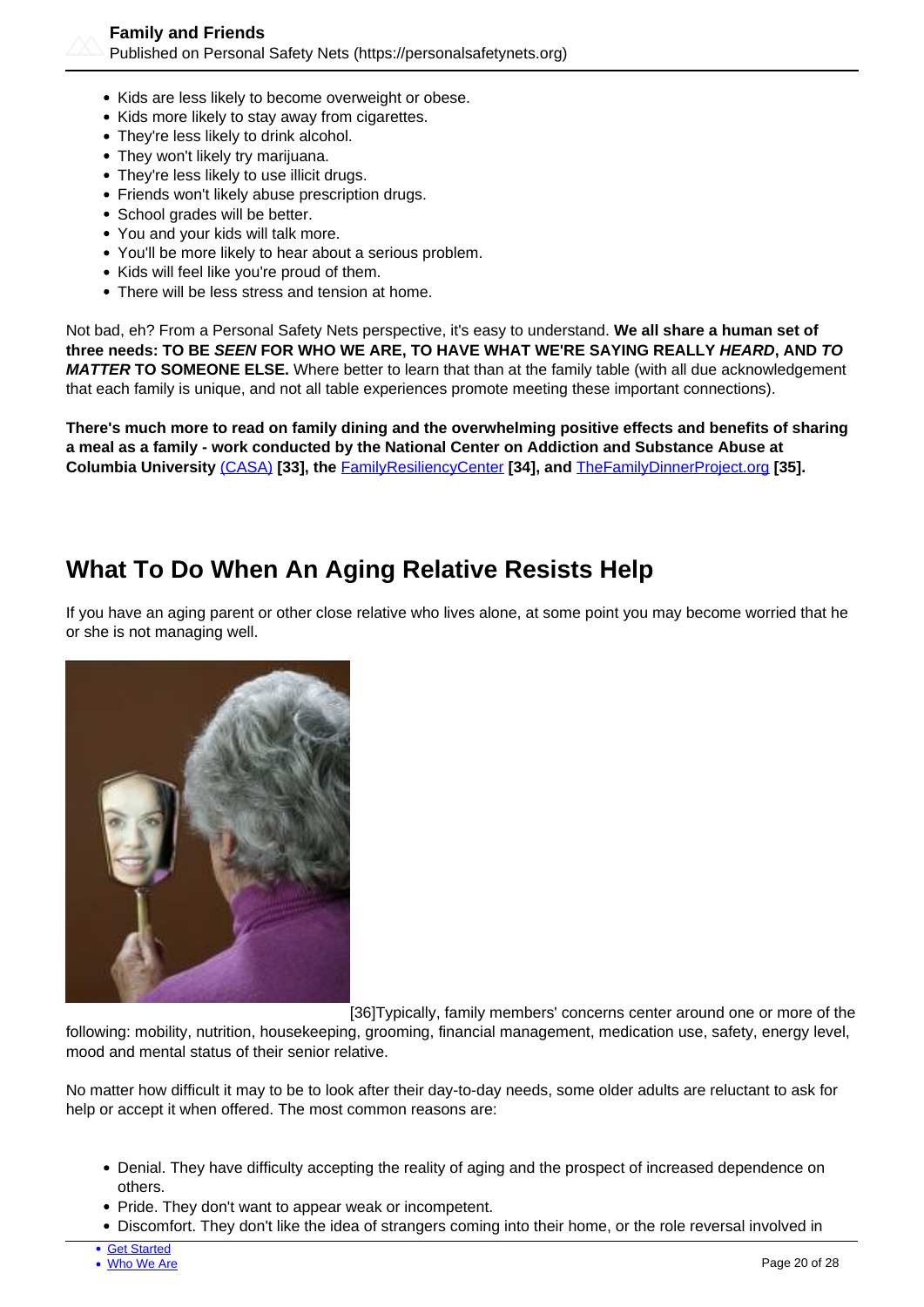accepting help from younger generations, particularly their children.

- Guilt. They don't want to worry or inconvenience their family.
- Anxiety. They fear they will be pressured into leaving the comfort of their home, end up in a care facility and generally lose control over their life
- Resentment. They perceive concerned family members as critical or intrusive.
- Personality. They have always found change difficult or been fiercely independent, stubborn or private.
- Finances. They are concerned about the cost of recommended equipment and services, due to limited means or frugality.
- Cognition. They are in the early stages of dementia and lack insight into their needs and capabilities.



[37]While a certain degree of reluctance is to be expected, if your relative continues to resist needed help (help you think they would benefit from having), they may experience a crisis that lands them in the hospital. **How can you take steps to prevent this from happening?** The approach with your relative depends to some extent on their personality and the nature of your relationship, but **here are some general guidelines.**

- Before talking with your relative, research resources in their community that may be of help. This way you'll be prepared with solutions. Information can be obtained from the local office on aging or Senior Services.
- Raise concerns gently and gradually. Use "I" statements for example, "I notice that "or "I'm worried that \_\_\_." Provide concrete examples. Choices that take your comfort into account may be different from the ones they'd make only considering themselves. Additionally, if the scenario is that there is a couple, with one being the primary care provider for the other, there is an increased risk to the care-giving one. Statistically, one third to one quarter of these caregivers predecease those for whom they care – then putting their loved one at risk of being totally alone!
- Emphasize your relative's abilities and how these can be supported. A strengths perspective helps preserve their self-esteem. Stress that your aim is to help them remain at home and maximize their independence.
- Organize a family meeting if your relative denies problems or resists suggestions. Consider including someone from outside the family, such as a trusted physician or a good friend of theirs who shares your concerns. Your relative may perceive them as more objective and consequently take their concerns to heart.
- If your relative objects to help, gently probe to learn their reasoning. Listen and respect their point of view. Be attuned to underlying feelings (such as sadness or fear), acknowledge them and demonstrate empathy.
- Share brochures or information from the Internet about medical equipment or community services that may be of help. Highlight any that are free or subsidized. Unless they are very technologically savvy, print these out, in large font size.
- Acknowledge how uncomfortable it may initially be to change their habits, alter their environment or allow strangers into their home.
- Offer to pay, or contribute to, the cost of medical equipment, day programs or home services if your relative has limited income.
- If your relative appears physically unwell or cognitively impaired, arrange a check-up with their primary physician. Call ahead to alert him or her to specific concerns. If your relative refuses to go or accessibility is an issue, find out if there's a geriatric outreach program that performs in-home assessments.
- Focus initially on the least intrusive options, such as setting up an emergency response system or obtaining medical equipment. Having choices to make is a mark of maturity in our culture. Present as many issues as choices as possible. Remember, ultimately, the life in question is that of your relative. Unless they are cognitively impaired, and possibly unless they are a threat to themselves and/or others, the decisions are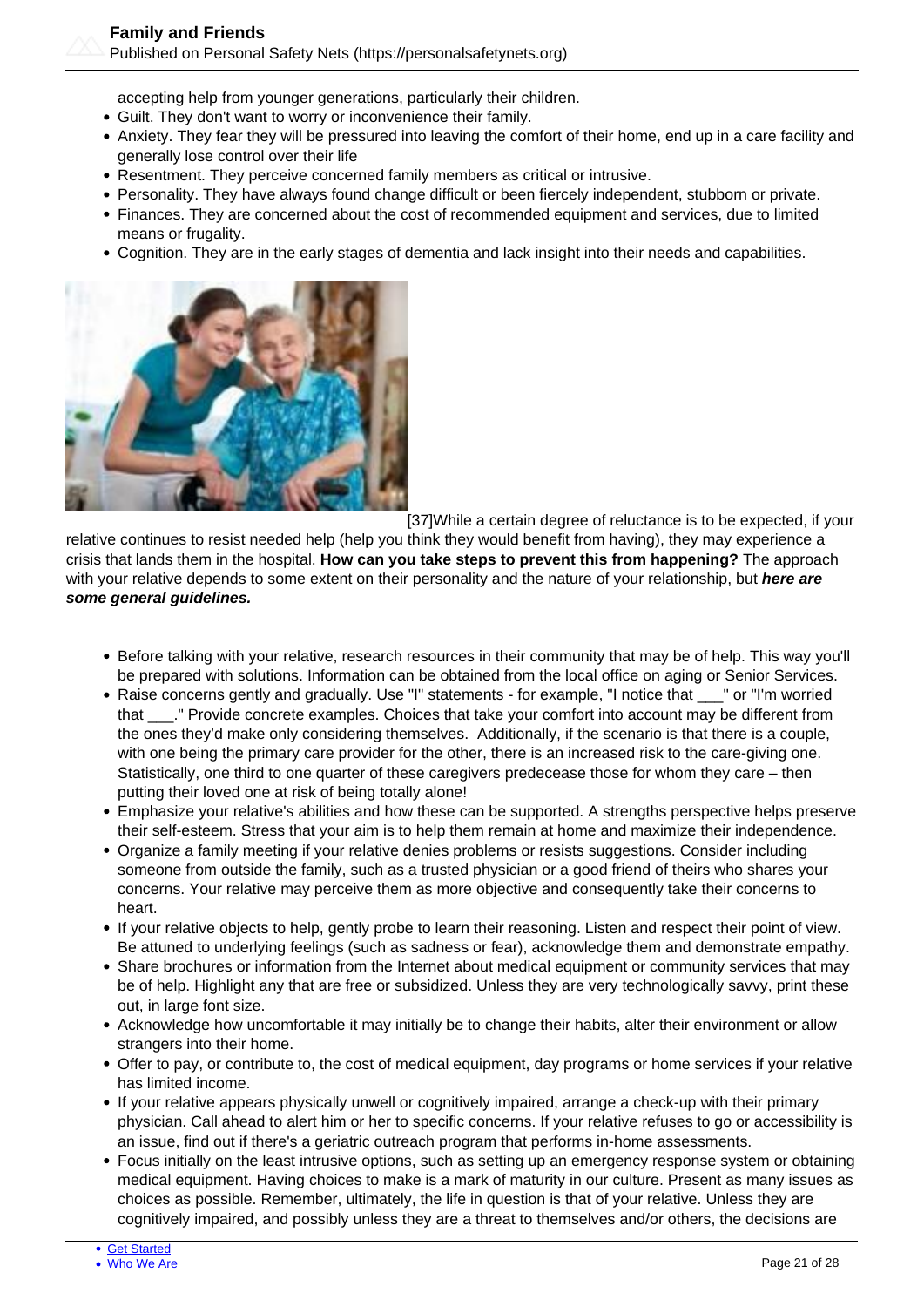theirs to make. Your role is to be supportive, informative, caring, and involved to the level you choose. They cannot choose to leave their life – you can, so tread gently!



### **[38]Bear in mind that choosing not to follow the**

**recommendations of healthcare professionals or family members does not mean a senior is mentally incompetent.**

Recognize, too, that opinions about what constitutes an acceptable standard of living and quality of life can vary considerably, and that frail seniors - struggling to maintain control in the face of declining health, relationship losses or other difficulties - often have a different perspective from family members.

Since mentally capable seniors have the right to put themselves at risk, at some point you may need to agree to disagree with your relative about what's best for them, in order to preserve the relationship. But even if your relative continually refuses help, there are some things you can do.

Stay in close contact and make regular visits to monitor their safety and well-being. And keep collecting information about community resources so you're ready to jump in and assist your relative in making informed decisions and necessary arrangements should they have a change of mind or a crisis occurs.

[https://cdn.ymaws.com/www.chronicdisease.org/resource/resmgr/healthy\\_aging\\_critical\\_issues\\_brief/ha\\_cib\\_healthoffamilyca](https://cdn.ymaws.com/www.chronicdisease.org/resource/resmgr/healthy_aging_critical_issues_brief/ha_cib_healthoffamilycaregiv.pdf) [regiv.pdf](https://cdn.ymaws.com/www.chronicdisease.org/resource/resmgr/healthy_aging_critical_issues_brief/ha_cib_healthoffamilycaregiv.pdf) [39](increased susceptibility to illness and death).

<https://www.familynursingcare.com/when-an-aging-relative-resists-help/>[40](increased susceptibility to depression & decreased immunological defenses).

Adapted by Personal Safety Nets® from "When An Aging Relative Resists Help"*by Lisa M. Petsche, published in*<br><del>Senior Citizen's Magazine.</del>

### **What a Family Looks Like**

When we advise people on building their Personal Safety Nets, we suggest they look at the resources that are available to them, and from there, build out - seeking family, friends, friends-of-friends, and family-of-family because these are the folks that may be most compassionate about your needs and the idea of gathering together to work as one to solve mutual wants and needs. Which got us to thinking: just what does today's family look like?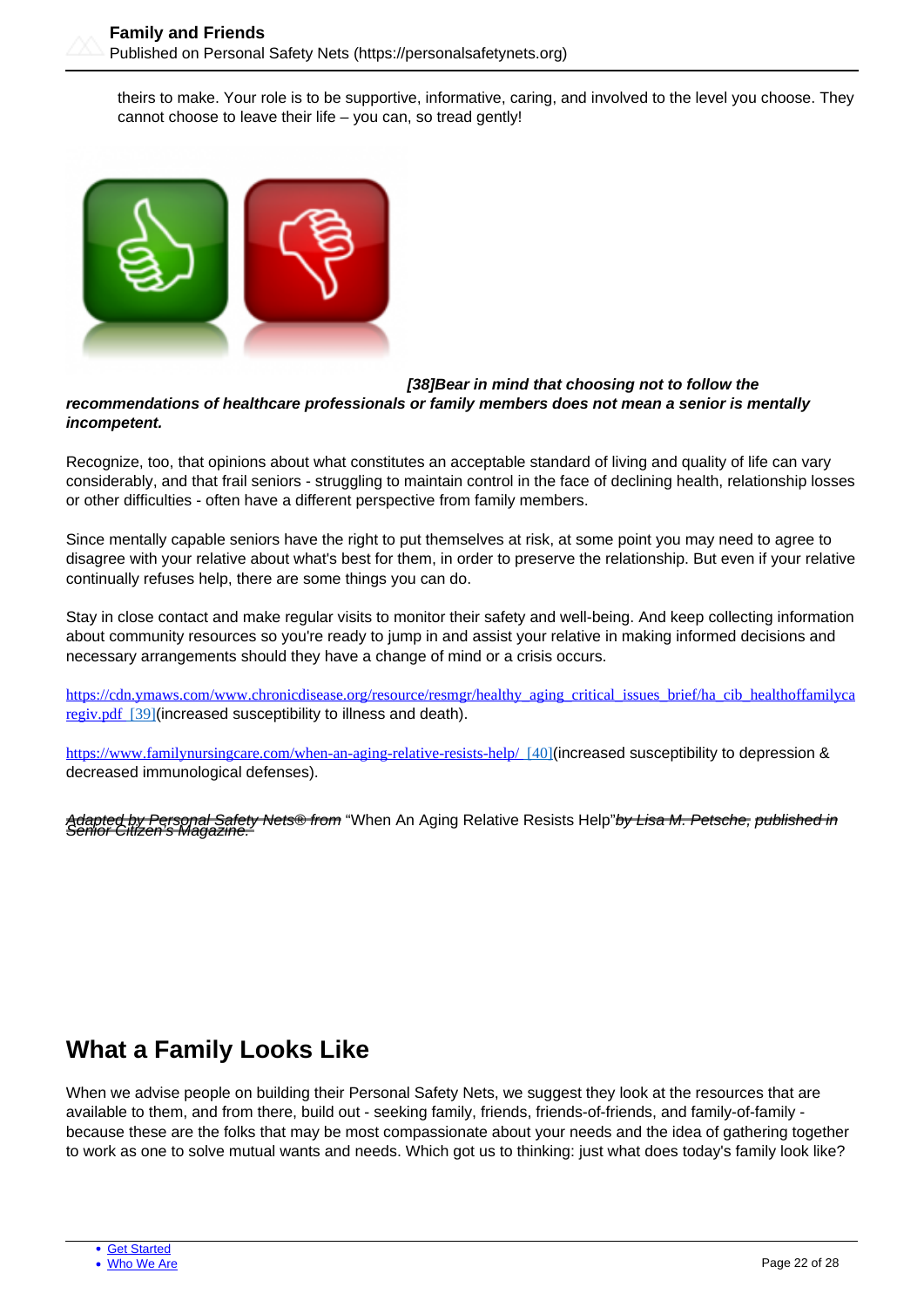

[41] The American family isn't what it used to be - it's so much more, suggest findings of one of the most extensive surveys ever done on attitudes toward families. The definition of "family" has grown [to include](https://personalsafetynets.org/content/building-your-personal-safety-net) more than just the stereotypical married Mom, Dad and kids. The survey, by the [Pew Research](https://www.pewresearch.org/fact-tank/2020/04/10/as-family-structures-change-in-u-s-a-growing-share-of-americans-say-it-makes-no-difference/%20) [Center](https://www.pewresearch.org/fact-tank/2020/04/10/as-family-structures-change-in-u-s-a-growing-share-of-americans-say-it-makes-no-difference/%20) [42] in Washington, D.C., was based on responses from 2,691. Among its findings:

- · 86% say a single parent and child are a family;
- · 80% say an unmarried couple living together with a child is a family;
- · 63% say a gay or lesbian couple raising a child is a family;
- · 88% say a childless married couple is a family.

Natalie Angier, noted author and Pulitzer-prize winning science columnist for the New York Times in an extended examination, "The Changing American Family," noted that among all researchers who study the structure and evolution of the American family there was "**expressed unsullied astonishment at how rapidly the family has changed in recent years**, the transformations often exceeding or capsizing those same experts' predictions of just a few journal articles ago."

Angier also went on to note: "The typical American family, if it ever lived anywhere but on Norman Rockwell's Thanksgiving canvas, has become as multilayered and full of surprises as a holiday turducken the all-American seasonal portmanteau of deboned turkey, duck and chicken."

Even dictionary.com has updated it's definition of "family" to reflect today's reality: "A basic social unit consisting of parents and their children, considered as a group, whether dwelling together or not, including:

- · the traditional family: a social unit consisting of one or more adults together with the children they care for.
- a single-parent family: the children of one person or one couple collectively.
- · the spouse and children of one person.
- · any group of persons closely related by blood, as parents, children, uncles, aunts, and cousins.
- · all those persons considered as descendants of a common progenitor.
- · a group of persons who form a household under one head, including parents, children, and servants."

The changing definition of family has been a key area of research for Dr. Brian Powell, a professor of sociology at Indiana University in Bloomington, who detailed his findings in a book he co-authored, Counted Out: Same-Sex Relations and Americans' Definitions of Family.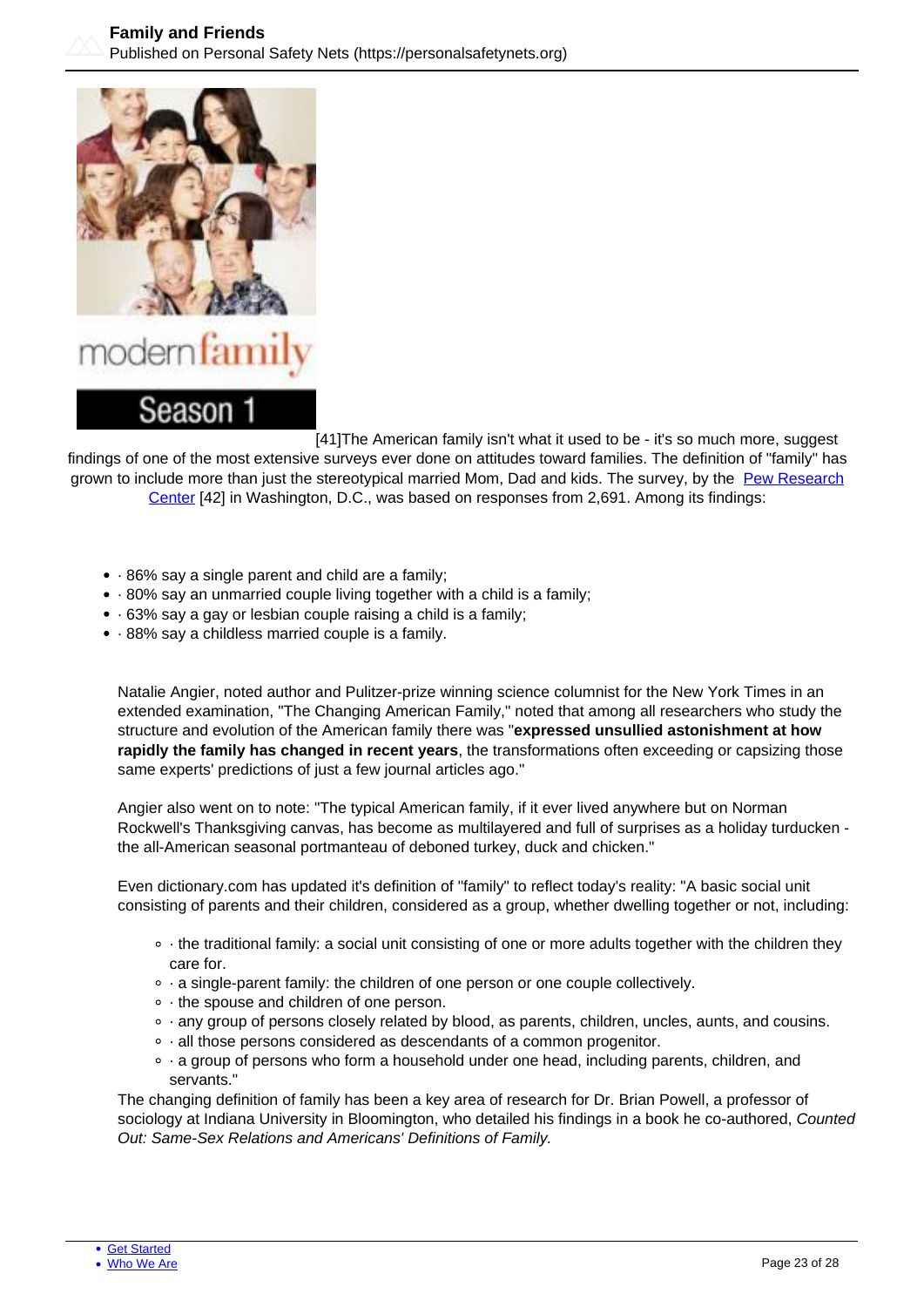### **FAMILIES OF CHOICE**



[43]"Americans are focusing less on the structure of family per-se and instead **they're focusing on the functions or purpose of famil**y," he says. **This includes "families of choice" - people selected to play roles "traditionally" handled as part of [families](https://personalsafetynets.org/content/building-your-personal-safety-net).** "Think about what families do. Families take care of each other. Families help each other out. [They love](https://personalsafetynets.org/who-we-are) each other. **As long as Americans have a signal out there that a living arrangement is doing those types of tasks, then they're willing to accept the idea that these are families."** 

Dr. Andrew J. Cherlin, professor of public policy at Johns Hopkins University notes that "families are becoming more socially egalitarian over all, even as economic disparities widen. Families are more ethnically, racially, religiously and stylistically diverse than half a generation ago - than even half a year ago."

Cherlin also says, "In increasing numbers, blacks marry whites, atheists marry Baptists, men marry men and women women, Democrats marry Republicans and start talk shows. Good friends join forces as part of the "voluntary kin" ("families of choice") movement, sharing medical directives, wills, even adopting one another legally."

Dr. Bella DePaulo, author of Singled Outand the soon to be published How We Live Now, notes that "Single" people live alone and proudly consider themselves families of one - more generous and civic-minded than so-called "greedy marrieds."

 **Meanwhile, Pew's original report (The Decline of Marriage and Rise of New Marriage) also noted that Americans have not completely lost their unshakable belief in the value of marriage and family.** We marry, divorce and remarry at rates not seen anywhere else in the developed world. **We lavish \$70 billion a year on weddings, more than we spend on pets, coffee, toothpaste and toilet paper combined.**



[44]And for all the changes in the definition of

"family," f**amily is the most important and most satisfying element of most people's lives**, says the Pew Research Center survey.

· 76% percent of adults surveyed say their family is "the most important" element of their life; 22% say it is one of the most important elements. Just 1% say it's not important.

"Popular culture looks at families of a generation or two ago and says those were the golden days, but based on these answers, there's no indication of that, even though family forms are more varied," says Dr. Paul Taylor, Pew Researcher and author of The Next America, which examines generations and the country's changing demographics.

Most respondents said their family today is at least as close as the family in which they grew up: 40% say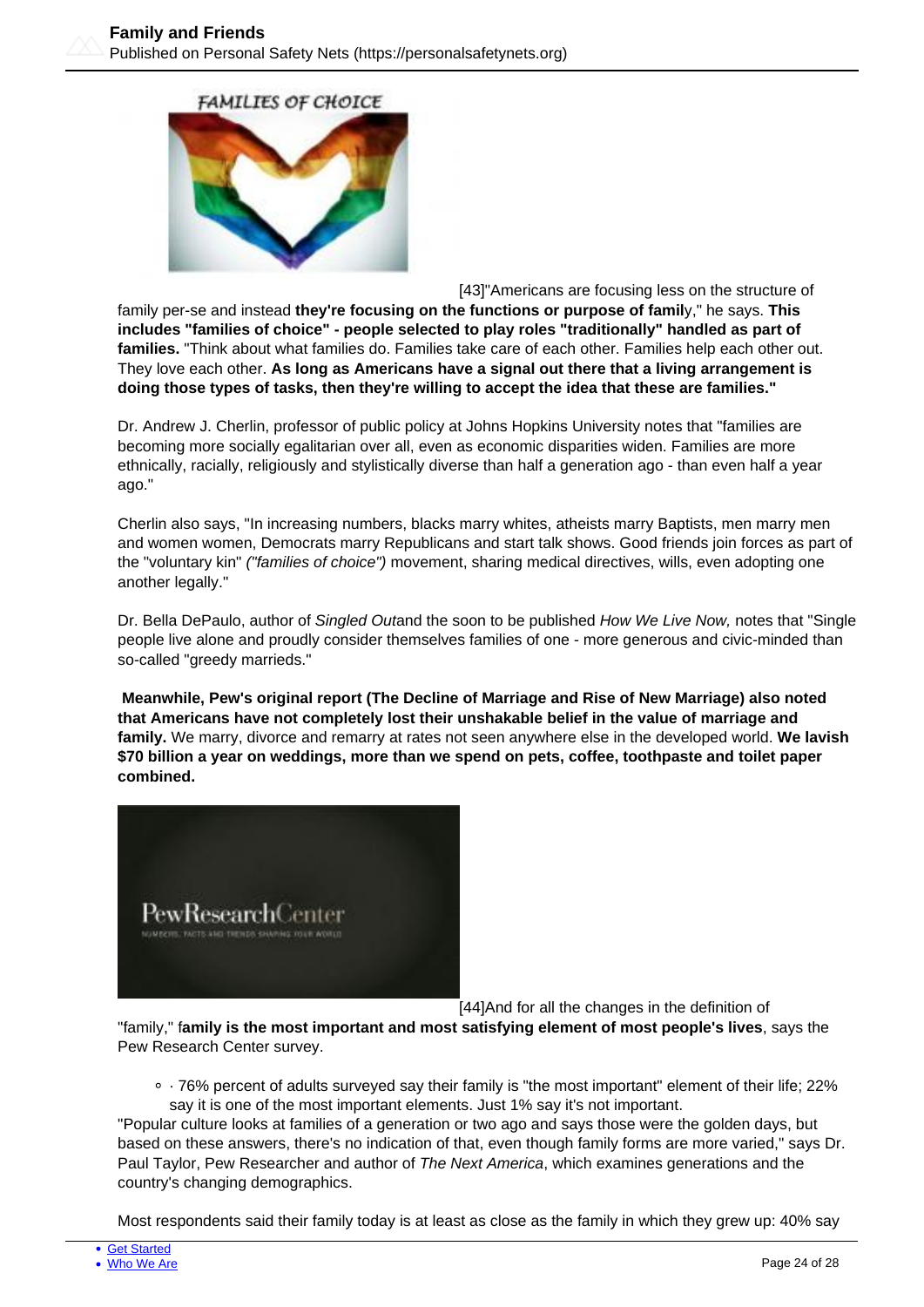it's closer; 45% say it's about the same; 14% say it's less close. **Among those who are married or living with a partner, 51% say they have a closer relationship than their parents; 43% say it's about the same; 5% say it's less close.**

Dr. Taylor also says it's interesting to note that almost half (47%) of those surveyed by Pew say their family life turned out "differently" from what they expected. For those who are single with kids, it was 69%. And for divorced or separated adults raising children, it was 78%.

The survey did not ask whether "differently" meant better or worse, but of those that did reply "differently," about a third said family life fell short of expectations. The list of "short of expectations' included: disruptions to their families that included divorce or the early death of a spouse or child; problems in current family relationships; or disappointment in adult children.

### **When the Kids Come Home from College: Seven Keys to Peace and Harmony in the Nest**

Eventually, you stopped despising the eerie silence in the nest and began looking forward to peaceful moments of quiet. In your nest, you have come to enjoy simple pleasures like reading a book with no interruption or getting a good night's sleep.



[45]Oh, how drastically things change when the kids come home

for a holiday break or summer vacation. Though you have missed your little cherubs, their return has caused the nest to topple.

How do parents and young adults effectively readjust to living in the nest together?

1. Family Forum

Immediately, check with all family members to determine the first available date and time to have a family forum. The family forum is an avenue that allows each family member to express openly any concerns or wishes. A parent should start by saying something like, "As a family, it is important that we communicate and enjoy our time together. Let's come up with guidelines that will help us be considerate of one another and reach our goal." At this initial meeting, all family members decide on a reasonable compromise concerning things like chores, accountability to other family members, rules regarding guests in the home, toning down noise levels when others are asleep, curfews, individual expectations, etc.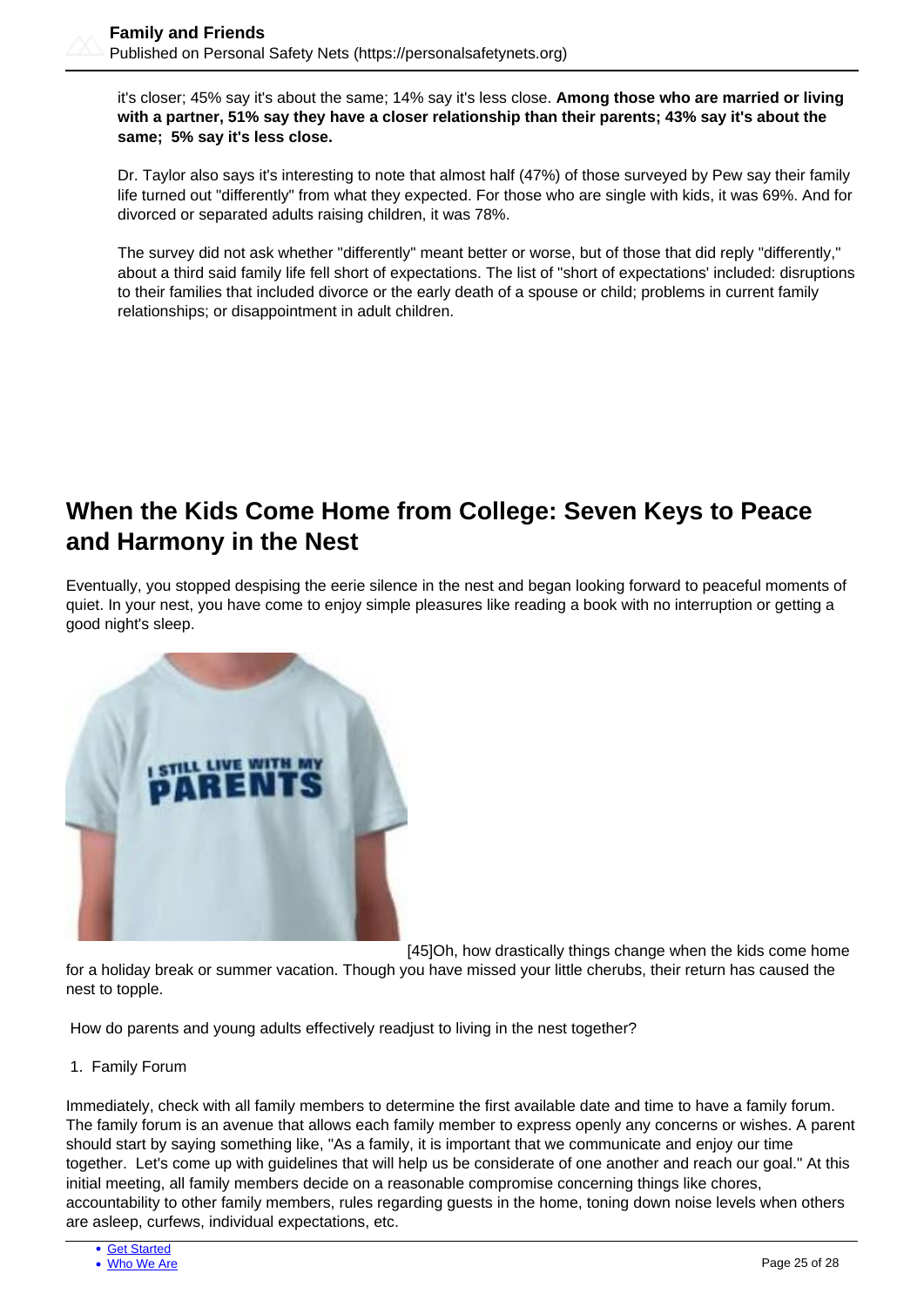Jay R., a college student at NC State University says, "I think the guidelines should be agreed upon so that both parties (parents and young adults) feel and know they are represented."

#### 2. Point of View

Once basic guidelines are decided, the next key to harmony in the nest is that each family member tries to see things from the other person's point of view. Parents need to lighten up a little and young adults need to be responsible: thinking before acting.

#### 3. Open Ears and Heart

Similarly, it is essential that parents and young adults determine to listen to each other. Parents are sometimes guilty of not listening. Ginger B., mother of college age children says, "Seeking to hear and NOT to be heard is sometimes all it takes to defuse a volatile conversation; to truly hear what our children are saying and to feel what they feel." Young adults must remember as well, your parents were once your age and they have gained valuable experience that may be helpful to you.

#### 4. Present not Past

A particularly paramount key is that parents stop seeing their children as little children but as maturing young adults. Yes, fond memories of pre-school aged Johnny with the missing tooth are nostalgic and heartwarming. Just remember, Johnny is a college student now and there is no way to turn back the hands of time. Recognizing your college age student as a "young adult" means allowing him or her to make decisions and holding the young adult accountable for those decisions.

### 5. Hard Work

In addition, it is necessary that everyone in the family realize there are no free rides in life. It is essential that each person earn spending money during school breaks; whether babysitting, working at the local grocery store or some other means.

#### 6. Family Fun

To balance a hard working family, another key that is just as important is being sure to have fun together. My family and I enjoy playing interactive games on the Wii. (bowling, tennis, boxing, etc.)

### 7. Brief Time

The last key to peace and harmony is that parents and young adults must realize their time together in the nest is brief. Be thankful for each other and make the best of moments you share.



[46]If your children have returned home from college and there is

chaos in the nest, remember the Seven Keys to Peace and Harmony.

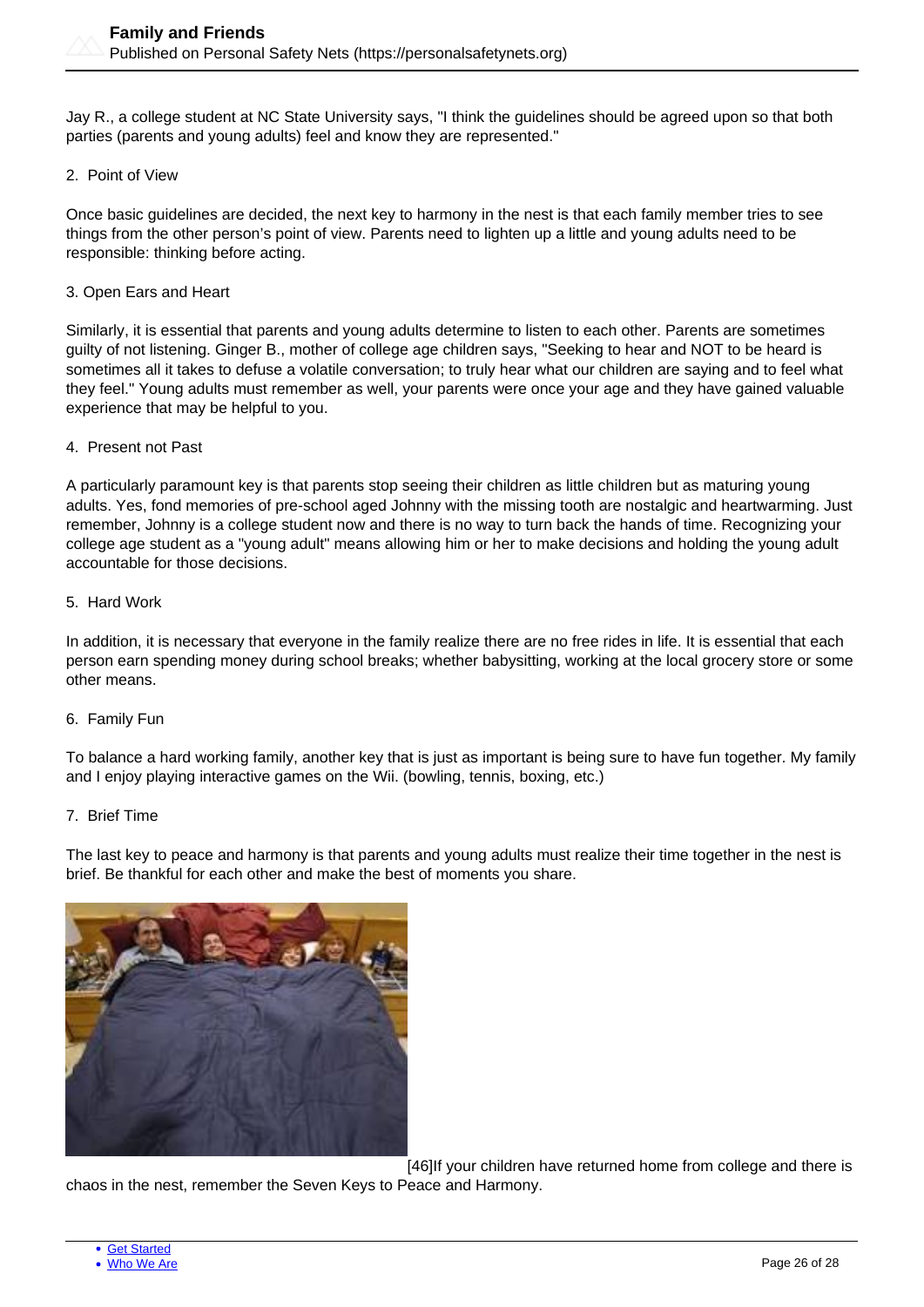- Have a family forum to come up with guidelines for a reasonable compromise.
- Try to see things from the other person's point of view. Listen with your heart.
- Parents, please do not live in the past; recognize your child has become a young adult.
- Remember there are no free rides; everybody needs to work.
- After the hard work, be sure to have fun together as a family.
- Finally, realize life in the nest together is brief, so make the best of it.

Before you know it, your college student will have earned a degree and begun working in his or her career field. In essence, children become adults and build nests of their own. Consideration and thoughtfulness, along with age and family appropriate responsibilities and a good dose of respect will go a long way towards ensuring that you all hold corners of each other's Personal Safety Nets for years to come.

#### Adapted by Personal Safety Nets® from Author Pamela Best Robinson, College Parent Magazine, April 2010.

### [CONTACT US](https://personalsafetynets.org/contact)

Unless otherwise indicated, all content on this site is licensed under a [Creative Commons 3.0 US License.](http://creativecommons.org/licenses/by-nc-sa/3.0/us/)

**Source URL:** https://personalsafetynets.org/content/family-and-friends

#### **Links**

- [1] https://personalsafetynets.org/file/171
- [2] https://personalsafetynets.org/file/175
- [3] https://personalsafetynets.org/file/177
- [4] https://personalsafetynets.org/file/178
- [5] https://personalsafetynets.org/file/179
- [6] https://www.youtube.com/watch?v=YhPBYLFA\_vQ
- [7] https://personalsafetynets.org/file/180
- [8] https://www.nytimes.com/2012/02/23/garden/the-freedom-and-perils-of-living-alone.html
- [9] https://artwithheart.org
- [10] https://personalsafetynets.org/file/158
- [11] https://artwithheart.org/support/
- [12] https://personalsafetynets.org/file/181
- [13] https://personalsafetynets.org/file/182
- [14] https://personalsafetynets.org/file/183
- [15] https://personalsafetynets.org/sites/default/files/workbook\_chapter\_2.pdf
- [16] https://personalsafetynets.org/sites/default/files/workbook\_chapter\_2.pdf#page=2
- [17] https://personalsafetynets.org/sites/default/files/workbook\_chapter\_2.pdf#page=8
- [18] https://personalsafetynets.org/file/184
- [19] https://personalsafetynets.org/file/187
- [20] https://www.youtube.com/watch?v=wmCmThpe5-U
- [21] https://www.marclesser.net/its-what-you-do-the-practice-of-skillful-action/
- [22] http://www.stephenksims.com/river-of-awareness/
- [23] https://personalsafetynets.org/file/188
- [24] https://personalsafetynets.org/file/192

[25] https://www.pewresearch.org/fact-tank/2019/04/11/6-demographic-trends-shaping-the-u-s-and-the-worldin-2019/

- [26] https://www.pewresearch.org/fact-tank/2019/06/12/fathers-day-facts/
- [27] https://www.all4kids.org/news/blog/a-fathers-impact-on-child-development/
- [28] https://personalsafetynets.org/file/193
- [29] https://www.pewsocialtrends.org/2018/04/25/the-changing-profile-of-unmarried-parents/
- [30] https://personalsafetynets.org/file/194
- [31] https://personalsafetynets.org/file/195
- [32] https://personalsafetynets.org/file/196
- [33] https://www.centeronaddiction.org/addiction-research/reports/importance-of-family-dinners-2012
- [34] http://familyresiliency.illinois.edu/research/families-eating-and-talking-together